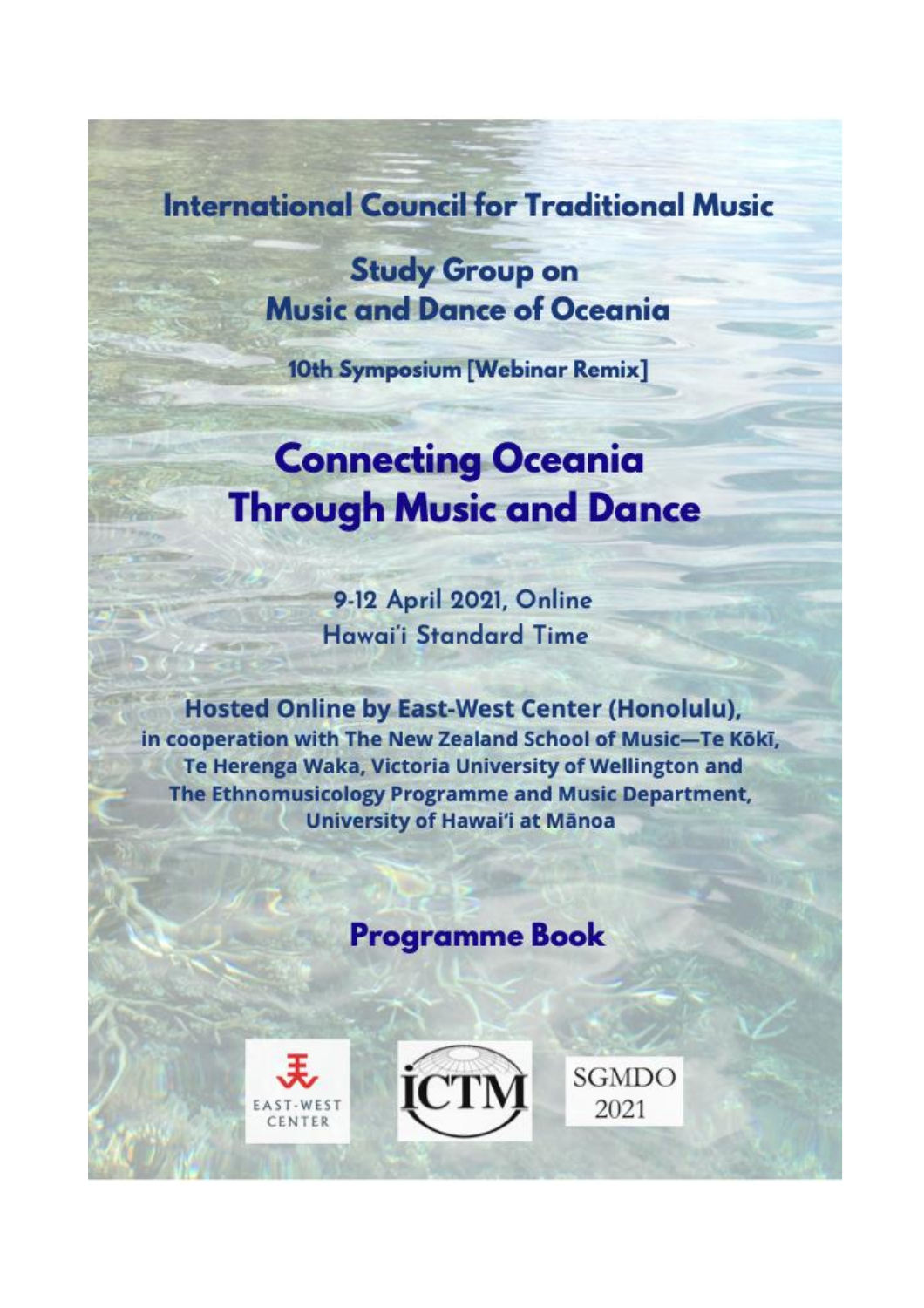#### **Welcome and Greetings**

Kia ora, Aloha kākou, Talofa lava, Kia orana, Mālō e lelei, Fakatalofa atu, 'Ia orana, Ni Sa Bula Vinaka, Halo olketa, Gude, Kam na Mauri, Hafa adai, Alii, Yokwe, Kaselehlie, Lenwo, Ran Annim, and warm Pacific greetings to you all!

It is my pleasure to welcome you to the  $10<sup>th</sup>$  Symposium of the ICTM Study Group on Music and Dance of Oceania.

This symposium is the first time that the Oceania Study Group has met in a fully online format. Following the postponement of our 2020 meeting in Honolulu (to be held in connection with FESTPAC and the 100<sup>th</sup> birthday celebration for Barbara Smith), members expressed strong interest in meeting virtually to carry forward the planned 2020 programme. With a focus on making connections, both through presentations and the online format, the newly reorganized symposium a "Webinar Remix"—is entitled *Connecting Oceania Through Music and Dance*. The challenges of COVID-19 remain with us globally, and this, together with the range of time zones and a wish to avoid 'Zoom fatigue', have prompted us to organize the programme into short sessions across each day. The programme represents new research that engages closely with contemporary issues in music and dance, and we are delighted to see representation from across the region. As a link with the original 2020 planned events and the 100<sup>th</sup> birthday for Barbara Smith, a panel on Day Two addresses her pioneering work in Micronesian music. Day Three of the programme focuses on two roundtable sessions, the first newly organized to address current issues with COVID-19 and the second on Asia Pacific connections. Through a joint effort between members of the ICTM Oceania and Ethnochoreology Study Groups, Day Four will launch a new book in celebration of Adrienne Kaeppler, an enthusiastic member of both groups and past President of ICTM. This new book publication, called *Perspectives in Motion: Engaging the Visual in Dance and Music* (Berghahn Books, 2021), addresses Adrienne's contributions for over five decades of scholarship.

As Chair of the Oceania Study Group I offer my thanks to collaborators on the programme committee, Irene Karongo Hundleby and Reuben Brown, for work extending from the 2020 event. The Study Group is grateful to local arrangements advisors Eric Chang and Ric Trimillos, and to the staff at the East-West Center (Honolulu), for seamlessly transferring our gathering to virtual format. We extend our sincere thanks to everyone at the East-West Center for agreeing to host our symposium online. Thanks also to our parent organization, ICTM and its Executive Board, for their support. A warm appreciation to Tāmihana Katene, Aaron Salā, Otto Jungarrayi Sims, and Rob Thorne for offering their musical skills to the symposium. The Study Group acknowledges Barbara Smith for supporting this meeting and allowing us to hold an open registration. We also note our gratitude to the New Zealand School of Music—Te Kōkī, at Te Herenga Waka, Victoria University of Wellington and the Ethnomusicology Programme and Music Department of the University of Hawaiʻi at Mānoa, for their cooperation with this event. For the book launch on Day 4, a special thanks is due Kendra Stepputat, Noenoelani Zuttermeister, Salwa El- Shawan Castelo-Branco, Catherine Foley, HM Queen Nanasipau'u, Mary Lyn Fonua and all performers from Tonga, for their assistance and participation.

As we all gather together across our screens, my heartfelt thanks to all participants—presenters, chairs, performers, and listeners—for enthusiastically supporting our programme and for bringing greater advocacy to the music and dance of Oceania.

Ngā Manaakitanga,

Brian Diettrich, Symposium Convener Chair, ICTM Study Group on Music and Dance of Oceania

SGMDO2021 2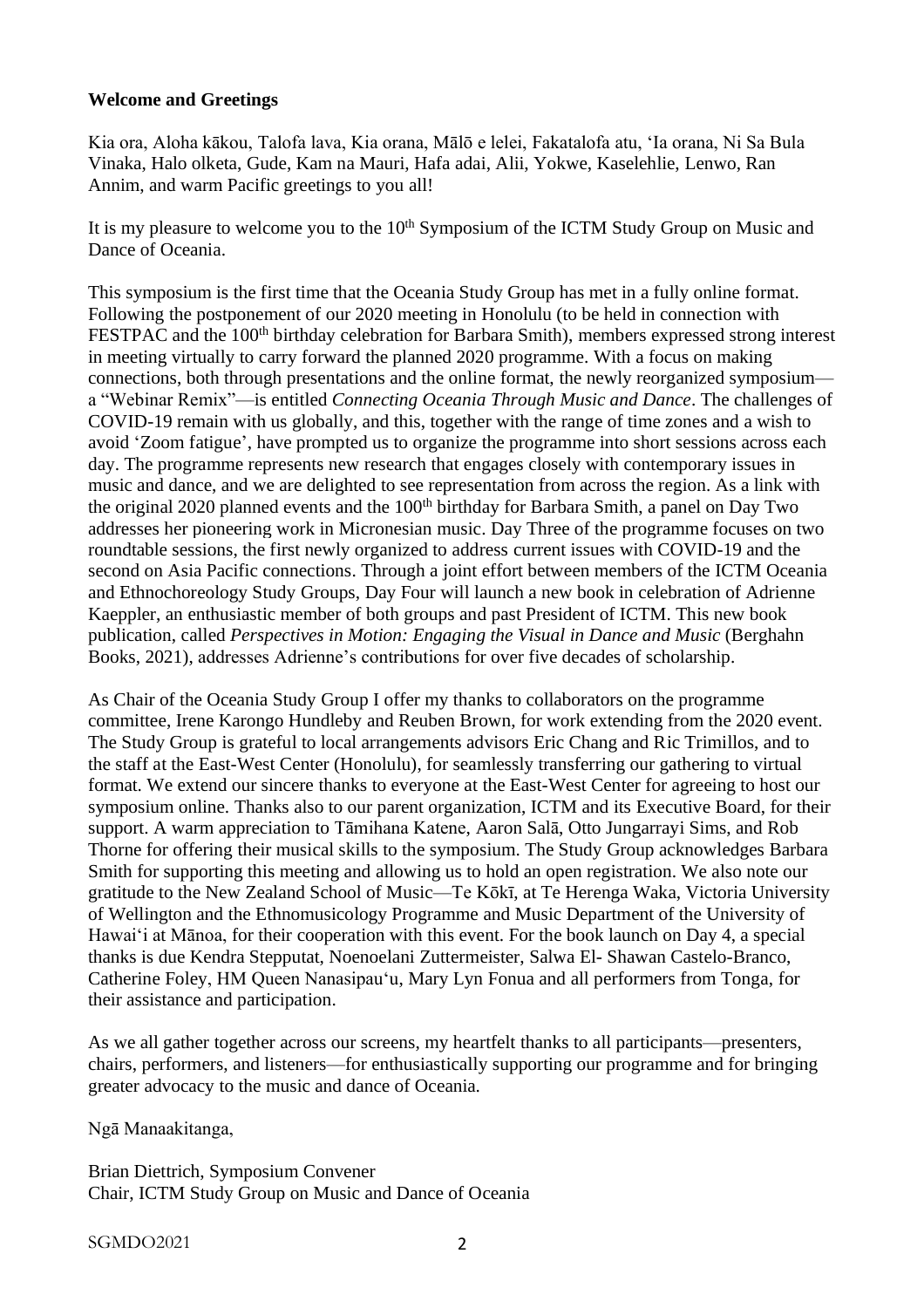#### **Symposium Online Access**

The 2021 Symposium will be held on Zoom and hosted by the East-West Center (EWC), Honolulu. Registration is Free, but all participants must register with EWC to receive the Zoom link. A single Zoom link will work for all four days of the Symposium. All times for the Symposium are published as Hawaiʻi Standard Time (HST).

Registration:

[https://www.eventbrite.com/e/ictm-study-group-on-music-and-dance-of-oceania-10th-symposium](https://www.eventbrite.com/e/ictm-study-group-on-music-and-dance-of-oceania-10th-symposium-registration-146867192727?aff=ebdsoporgprofile)[registration-146867192727?aff=ebdsoporgprofile](https://www.eventbrite.com/e/ictm-study-group-on-music-and-dance-of-oceania-10th-symposium-registration-146867192727?aff=ebdsoporgprofile)

#### **Study Group on Music and Dance of Oceania (SGMDO)**

The Study Group on Music and Dance of Oceania (SGMDO) is an informal association of scholars who share interests in the study of music and dance of Oceania within the International Council for Traditional Music. The idea of the Study Group formed during the 1977 conference of the (then) International Folk Music Council in Honolulu, and the group has since met when opportunities arise to discuss research and periodically exchange information through a biannual newsletter. Special meetings have been held in Australia in 1988, 1995, 2001 and 2010; Germany in 1993; Japan in 1999; Palau in 2004; Hawai'i in 2006, Papua New Guinea in 2014, and Guam in 2016. Informal gatherings have been held on various occasions, such as the Festivals of Pacific Arts and the Melanesian Arts Festivals, and in conjunction with meetings of other scholarly societies in which SGMDO members participate. The  $10<sup>th</sup>$  Symposium marks the first online meeting of the group, after the postponement of the planned 2020 meeting in Honolulu. Members of the Study Group have published *Traditionalism and Modernity in the Music and Dance of Oceania* (2001), *Oceanic Music Encounters: the Print Resource and the Human Resource: Essays in Honour of Mervyn McLean* (2007), and *A Distinctive Voice in the Antipodes: Essays in Honour of Stephen A. Wild* (2017). Members collaborated on the publication of *Perspectives in Motion: Engaging the Visual in Dance and Music* (2021).

SGMDO Website: <http://ictmusic.org/group/music-dance-oceania>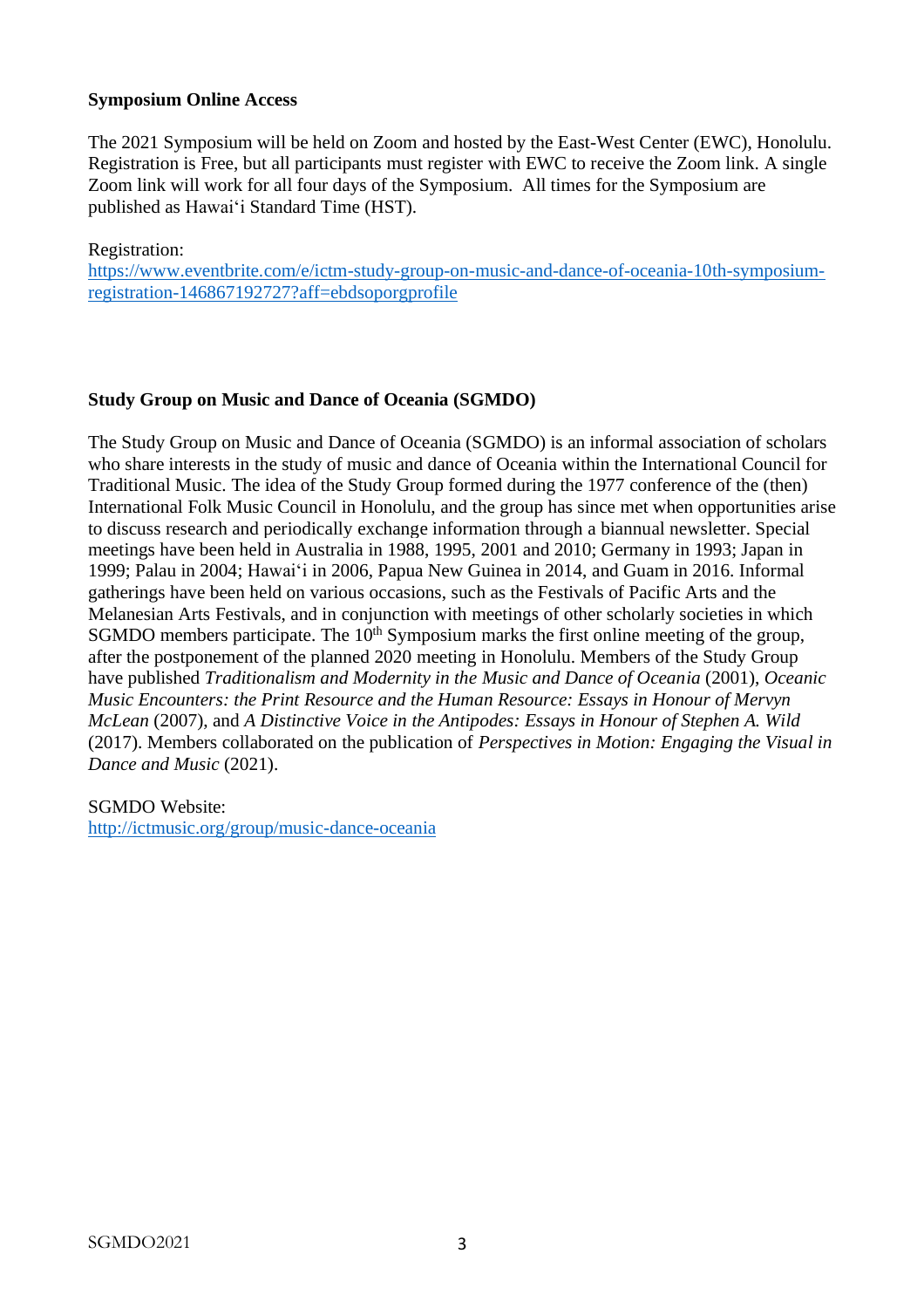## **Symposium Programme**

## **Day 1**

## 9 April, 13:00-15:30, Hawai'i Standard Time [HST]

|       | <b>Symposium Opening</b>                                                          |
|-------|-----------------------------------------------------------------------------------|
| 13:00 | Opening Performances: Tāmihana Katene (Ngāti Toa, Aoteaora), Aaron Salā (Hawai'i) |
|       | Welcome Comments:                                                                 |
|       | Richard R. Vuylsteke, East-West Center                                            |
|       | Jane Freeman Moulin, University of Hawai'i at Mānoa                               |
|       | Sally Jane Norman, New Zealand School of Music-Te Kōkī                            |
|       | Brian Diettrich, ICTM Study Group on Music and Dance of Oceania                   |

#### **Session 1**

| <b>HST</b> | [local time] | <b>Performance and Listening Experiences</b><br>Chair: Ricardo D. Trimillos |                                               |
|------------|--------------|-----------------------------------------------------------------------------|-----------------------------------------------|
|            |              |                                                                             |                                               |
| 13:15      | [20:45]      | Kati Szego                                                                  | Listening with a Hula Dancer's Body.          |
| 13:30      | [11:30]      | Tala Simeti & Jessica                                                       | Movement and Success in Tuvalu's Contemporary |
|            |              | Marinaccio                                                                  | Music Industry                                |
| 13:45      | [11:45]      | Irene Karongo                                                               | Barasili – Kastom Dance Performance and       |
|            |              | Hundleby                                                                    | Transformation in Malaita, Solomon Islands    |
| 14:00      |              | Questions/Discussion (15 min)                                               |                                               |

#### **Session 2**

| <b>HST</b> | [local time] |                               | <b>Historical Consciousness in Music and Dance</b>  |
|------------|--------------|-------------------------------|-----------------------------------------------------|
|            |              | Chair: Keola Donaghy          |                                                     |
| 14:15      | [20:15]      | Amy Ku'uleialoha              | Indigenous Cosmopolitanism and Multiple Literacies  |
|            |              | Stillman                      | in Hawaiian Sheet Music: Applying Tune Itinerary    |
|            |              |                               | Methodologies to "Ipo Lei Manu" & "Pua Melekule"    |
|            |              |                               | (1892)                                              |
| 14:30      | [10:30]      | Judith S. Flores              | Folk Dance and Modernity in the Mariana Islands:    |
|            |              |                               | Re-Created CHamoru Dance In the Twenty-first        |
|            |              |                               | Century                                             |
| 14:45      | [10:45]      | Michael Webb                  | Island Messiahs: Contexts and Meanings of Handel in |
|            |              |                               | the Southwest Pacific                               |
| 15:00      |              | Questions/Discussion (15 min) |                                                     |
|            |              |                               |                                                     |
|            |              | Informal Greetings            |                                                     |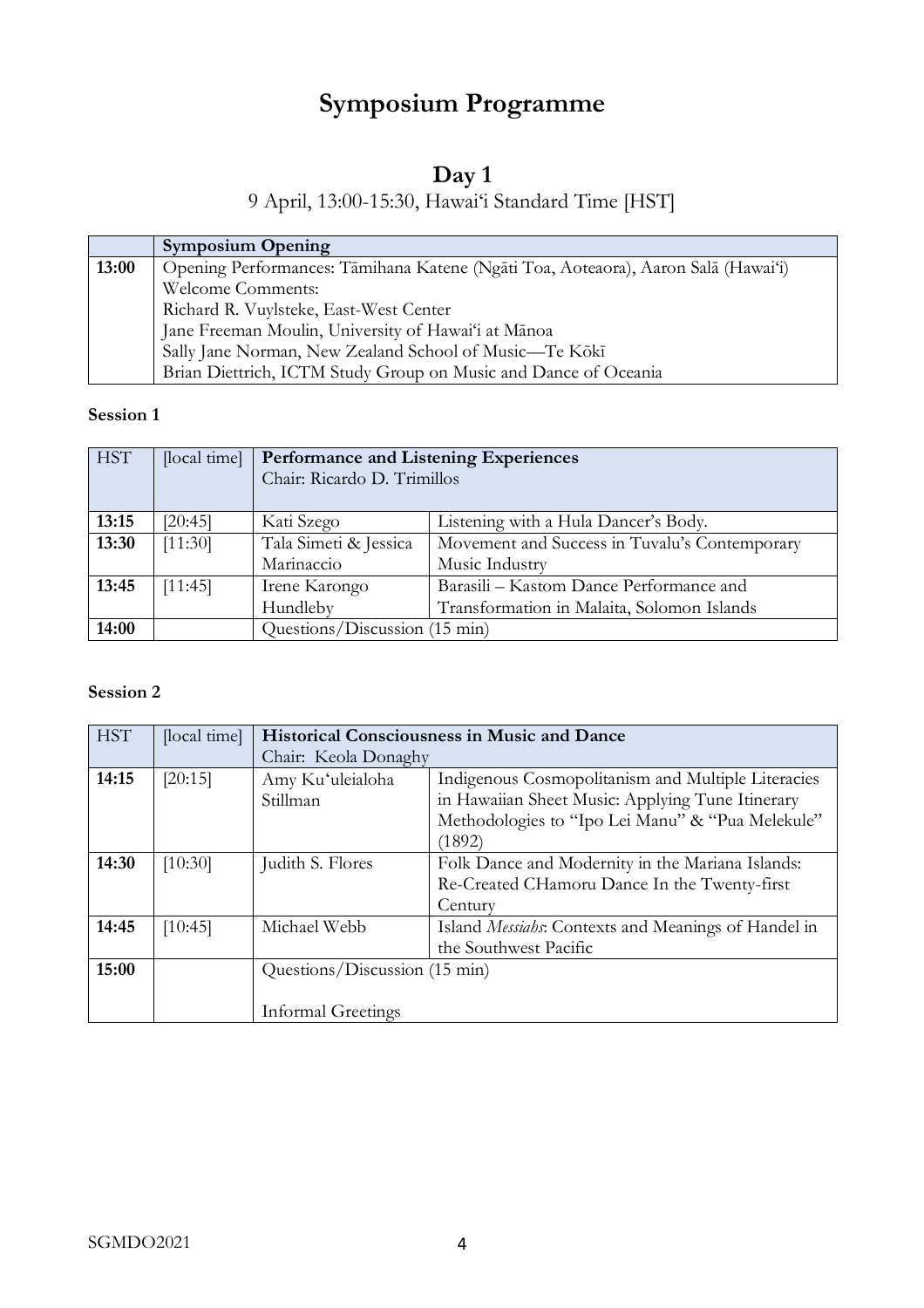## **Day 2**  10 April, 13:00-16:30, HST

| 13:00 | <b>Welcome Opening</b>                                 |
|-------|--------------------------------------------------------|
|       | Welcome: Brian Diettrich                               |
|       | 'Opening Performance: Otto Jungarrayi Sims (Australia) |

#### **Session 3**

| <b>HST</b> | [local time] | Indigenous Relationships with Place: Aotearoa and Australia<br>Chair: Catherine Grant |                                                |
|------------|--------------|---------------------------------------------------------------------------------------|------------------------------------------------|
| 13:05      | [11:05]      | Meri Haami                                                                            | He Whiringa Muka: The Relationship between the |
|            |              |                                                                                       | Whanganui River, Marae and Waiata              |
| 13:20      | [9:20]       | Genevieve Campbell                                                                    | Tiwi songs – Journeys around Time and Place    |
|            |              | & Tiwi Song                                                                           |                                                |
|            |              | Custodians                                                                            |                                                |
| 13:35      | [9:35]       | Georgia Curran, Enid                                                                  | Place-based songs and new performance spaces:  |
|            |              | Nangala Gallagher,                                                                    | Warlpiri women's yawulyu                       |
| 13:50      |              | Questions/Discussion (15 min)                                                         |                                                |

#### **Session 4**

| <b>HST</b> | [local time] | Pacific Legacies: Barbara B. Smith's Contributions to Music and Dance<br>in Micronesia -- Chair: Adrienne Kaeppler |                                                   |
|------------|--------------|--------------------------------------------------------------------------------------------------------------------|---------------------------------------------------|
| 14:10      | $[2:10 \&$   | Birgit Abels &                                                                                                     | Stories Untold. The Barbara B. Smith Recordings   |
|            | 14:10        | Simeon Adelbai                                                                                                     | from Palau                                        |
| 14:25      | [9:25]       | Junko Konishi                                                                                                      | Reviewing the Japanese Recordings of Micronesian  |
|            |              |                                                                                                                    | Dance and Music as a Precursor to the work of     |
|            |              |                                                                                                                    | Barbara B. Smith and Osamu Yamaguti               |
| 14:40      | [12:40]      | Brian Diettrich                                                                                                    | Applied Ethnomusicology in Micronesia: Barbara B. |
|            |              |                                                                                                                    | Smith and the 1963 Recordings                     |
| 14:55      |              | Questions/Discussion (15 min)                                                                                      |                                                   |

### **Session 5**

| <b>HST</b> | [local time] | Moving Across Boundaries in Music and Dance<br>Chair: Kirk Sullivan |                                                   |
|------------|--------------|---------------------------------------------------------------------|---------------------------------------------------|
| 15:15      | [10:15]      | Jun'ichiro Suwa                                                     | The Appropriation of Indigenous Musical Materials |
|            |              |                                                                     | in Papua New Guinean Ethnopop                     |
| 15:30      | [20:30]      | Chun-bin Chen                                                       | Call and Response Between Voice and Body: the     |
|            |              |                                                                     | Tremilatiraw Dance of the Pinuyumayan People,     |
|            |              |                                                                     | Taiwan                                            |
| 15:45      | [9:45]       | Gisa Jähnichen                                                      | Keeping the Past under Control? Difficulties of   |
|            |              |                                                                     | Audiovisual Archiving across the Asian Pacific    |
|            |              |                                                                     | Region                                            |
| 16:00      |              | Questions/Discussion (15 min)                                       |                                                   |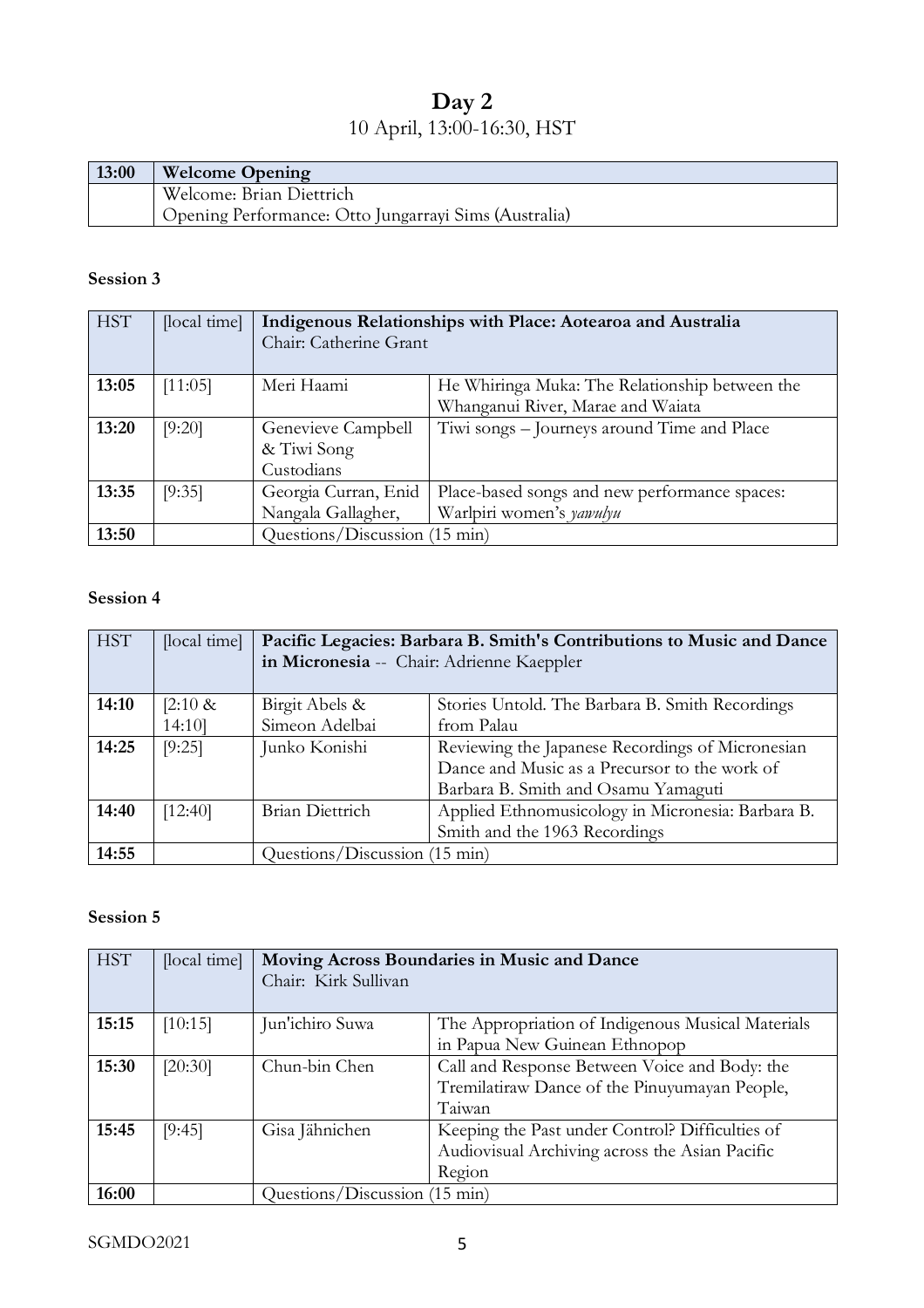## **Day 3**  11 April, 13:00-16:00, HST

| 13:00 | <b>Welcome Opening</b>                                     |
|-------|------------------------------------------------------------|
|       | Welcome: Brian Diettrich                                   |
|       | Opening Performance: Rob Thorne (Ngāti Tumutumu, Aotearoa) |

#### **Session 6**

| <b>HST</b> | [local time] | Roundtable 1: Community and COVID-19: Perspectives from Oceania |  |
|------------|--------------|-----------------------------------------------------------------|--|
|            |              | Chairs: Brian Diettrich and Ojeya Cruz Banks                    |  |
|            |              |                                                                 |  |
| 13:05      | [12:00]      | Kuki Motumotu Tuiasosopo (American Samoa)                       |  |
|            | [9:00]       | Naomi Faik-Simet (Papua New Guinea)                             |  |
|            | [13:00]      | Goenda Turiano-Reea (Tahiti, French Polynesia)                  |  |
|            | [11:00]      | Rob Thorne (Ngāti Tumutumu, Aotearoa)                           |  |
| 13:35      |              | Discussion (20 min)                                             |  |

#### **Session 7**

| <b>HST</b> | [local] |                                             | Roundtable 2: Asia-Pacific Modernities: Cultural Solidarities, Connections |
|------------|---------|---------------------------------------------|----------------------------------------------------------------------------|
|            | time]   | and Boundaries -- Chair: Mayco A. Santaella |                                                                            |
|            |         |                                             |                                                                            |
| 14:00      | [8:00]  | Yuan-Yu Kuan                                | Making Waves in Oceania: Resistance, Traveling, and                        |
|            |         |                                             | Musicking                                                                  |
| 14:10      | [8:10]  | Masaya Shishikura                           | Links of Music beyond Ocean: A Case Study of Musical                       |
|            |         |                                             | Crossings of the Ogasawara Islands, Japan                                  |
| 14:20      | [8:20]  | Mayco A. Santaella                          | Austronesian Logics of Practice: Shared Praxis and Cultural                |
|            |         |                                             | Links Between Southeast Asian and Pacific Island Music                     |
|            |         |                                             | and Dance Traditions                                                       |
| 14:30      | [10:30] | Don Niles                                   | Jumping Boundaries: Looking to Papua New Guinea's West                     |
|            |         |                                             | for Cultural Links                                                         |
| 14:40      | [10:40] | Stephen A. Wild                             | Aboriginal Australia in Oceania: Does History Trump                        |
|            |         |                                             | Culture?                                                                   |
| 14:50      | [14:50] | Ricardo D.                                  | Discussant                                                                 |
|            |         | Trimillos                                   |                                                                            |
|            |         |                                             |                                                                            |
| 15:00      |         | Discussion (30 min)                         |                                                                            |

#### **Business Meeting for ICTM Members**

|       | <b>SGMDO Business Meeting (30 min)</b> |
|-------|----------------------------------------|
| 15:30 | Chair: Brian Diettrich                 |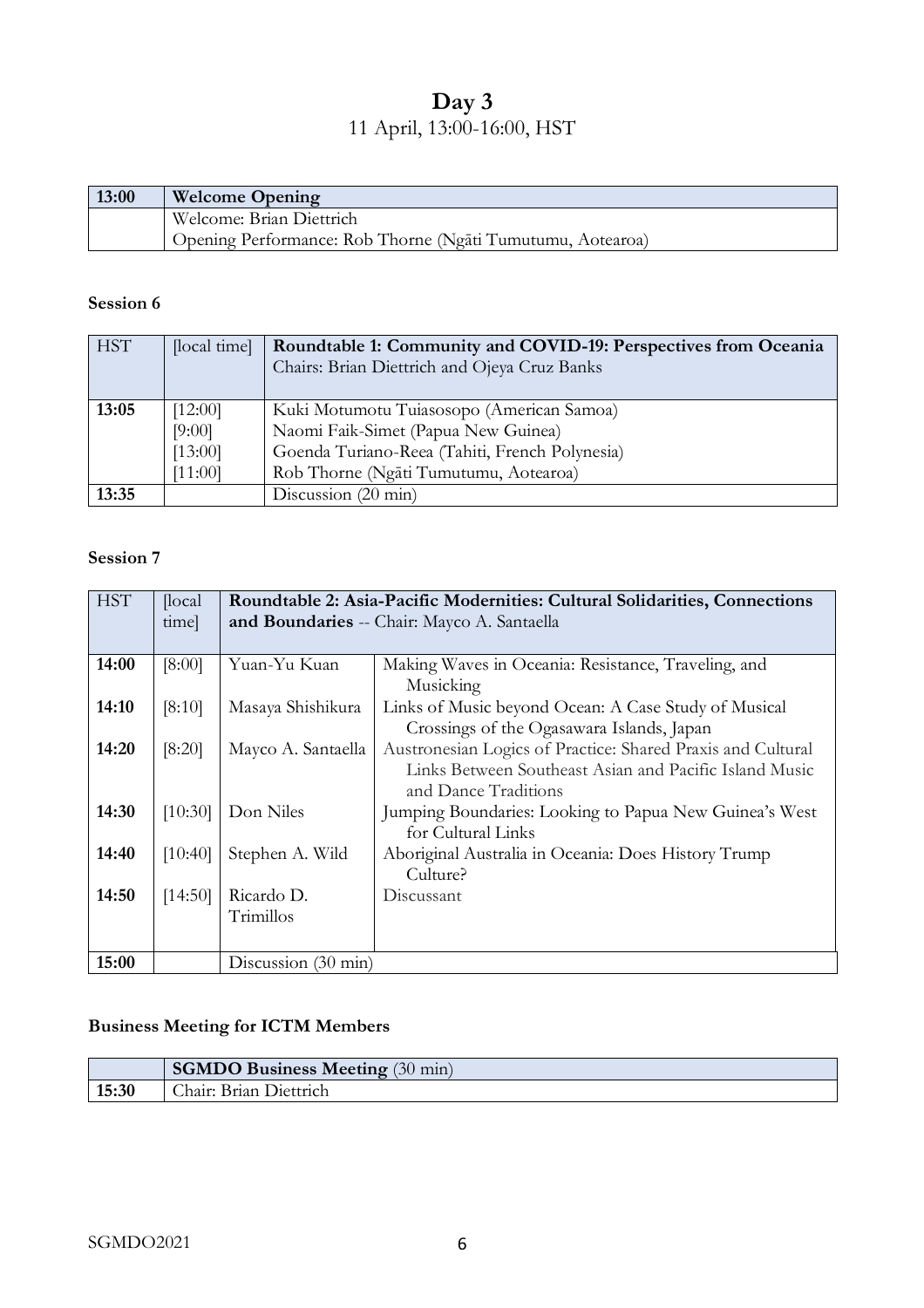## **Day 4**  12 April, 10-11:30, HST

## *Book Launch in Celebration of Adrienne L. Kaeppler*

## **Perspectives in Motion: Engaging the Visual in Dance and Music**

Edited by Kendra Stepputat and Brian Diettrich New York: Berghahn Books, 2021

Focusing on visual approaches to performance in global cultural contexts, *Perspectives in Motion* explores the work of **Adrienne L. Kaeppler**, a pioneering researcher who has made a number of interdisciplinary contributions over five decades to dance and performance studies. Through a diverse range of case studies from Oceania, Asia, and Europe, and interdisciplinary approaches, this edited collection offers new critical and ethnographic frameworks for understanding and experiencing practices of music and dance across the globe.

Foreword by Nanasipau'u Tuku'aho; Chapters by Kati Szego, Kendra Stepputat, Egil Bakka, Judy Van Zile, Jane Freeman Moulin, Mohd Anis Md Nor, Don Niles, Brian Diettrich, Irene Loutzaki, Ojeya Cruz Banks, Elsie Ivancich Dunin, Kirsty Gillespie, Irene Karongo Hundleby, Ricardo D. Trimillos and Adrienne L. Kaeppler, Jess Marinaccio.



| <b>HST</b> | <b>Book Launch: Perspectives in Motion</b>          |
|------------|-----------------------------------------------------|
| 10:00      | Surprise Schedule of Performances and Presentations |
|            |                                                     |
|            |                                                     |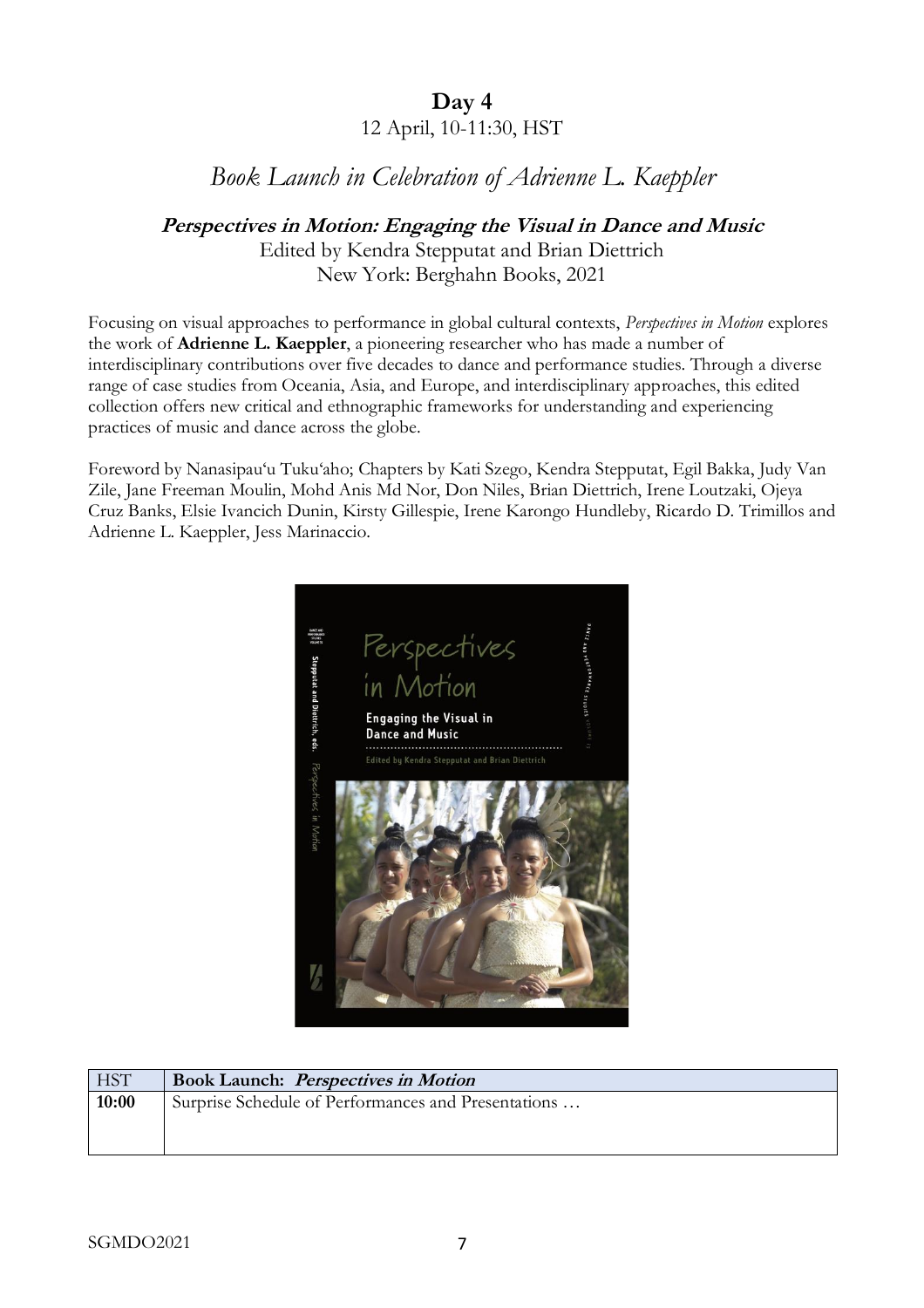### 10th Symposium, ICTM Study Group on Music and Dance of Oceania **Abstracts**

### **Session 1: Performance and Listening Experiences**

Chair: Ricardo D. Trimillos

#### *Listening with a Hula Dancer's Body* Kati Szego

In the early 1990s, I conducted research at Kamehameha Schools, a private K-12 academy for Kānaka Maoli in Honolulu, Hawai'i. Seeking to understand how young Hawaiians made meaning out of different kinds of music, I asked Kamehameha students to listen to *hula ku'i* songs and to give written and verbal expression to their multi-dimensional experiences. In this paper, I provide a new phenomenological reading of their responses. Students' writings and drawings revealed that listening to *hula ku'i* songs called forth meanings that were embodied through perception and imagination, and that crossed multiple modalities of sense experience. I characterize *hula ku'i* songs as "kinetic songscapes" that guide hula dancers' bodies in particular ways.

#### *Movement and Success in Tuvalu's Contemporary Music Industry* Tala Simeti and Jessica Marinaccio

In a recent interview, a founder of the New Zealand-based YouTube channel MusicTuvalu explained one of the motivations for creating the platform: "All our musicians nowadays for Tuvalu music, they got some pretty good songs … so instead of doing music for free, why not get paid for it?" In this paper, we explore three themes. We first reflect on the current state of the contemporary music industry in Tuvalu. Subsequently, we explain how contemporary music from Tuvalu travels in the Pacific (and further afield) and consider why this music has been less widely promoted and less monetarily successful than music from other Pacific countries like Tonga, Fiji, and Sāmoa. Finally, we critically analyze what "success" means from the perspective of contemporary musicians in Tuvalu. Based on semi-structured interviews, we explain that the goals of musicians and their target audiences may not actually center on "[getting] paid for [making music]."

#### *Barasili – Kastom Dance Performance and Transformation in Malaita, Solomon Islands* Irene Karongo Hundleby

Over the last fifty years, *kastom* (cultural) dance performance in North Malaita, Solomon Islands has transformed in response to influences such as social media, globalization and participation in regional performance festivals. Contemporary art forms have flexed to become a synthesis of the new and the old – anchored in ancestral traditions, yet embracing twenty-first century technologies and trends. Irene Karongo Hundleby, a Solomon Islands-New Zealand ethnomusicologist presents research conducted with her Lau-Mbaelelea peoples, where collaborations focus on local knowledge and performance practice. For the first time in North Malaitan research, women emerge as culture-bearers – enthusiastic to perform publicly and to express their perspectives on *kastom*  stories, histories and traditional cultural practices of the past and present. In this presentation, indigenous voices use a variety of oral story-telling devices to explore cultural waves of thinking. This paper discusses how North Malaitan performing arts have transformed and the processes involved in these developments.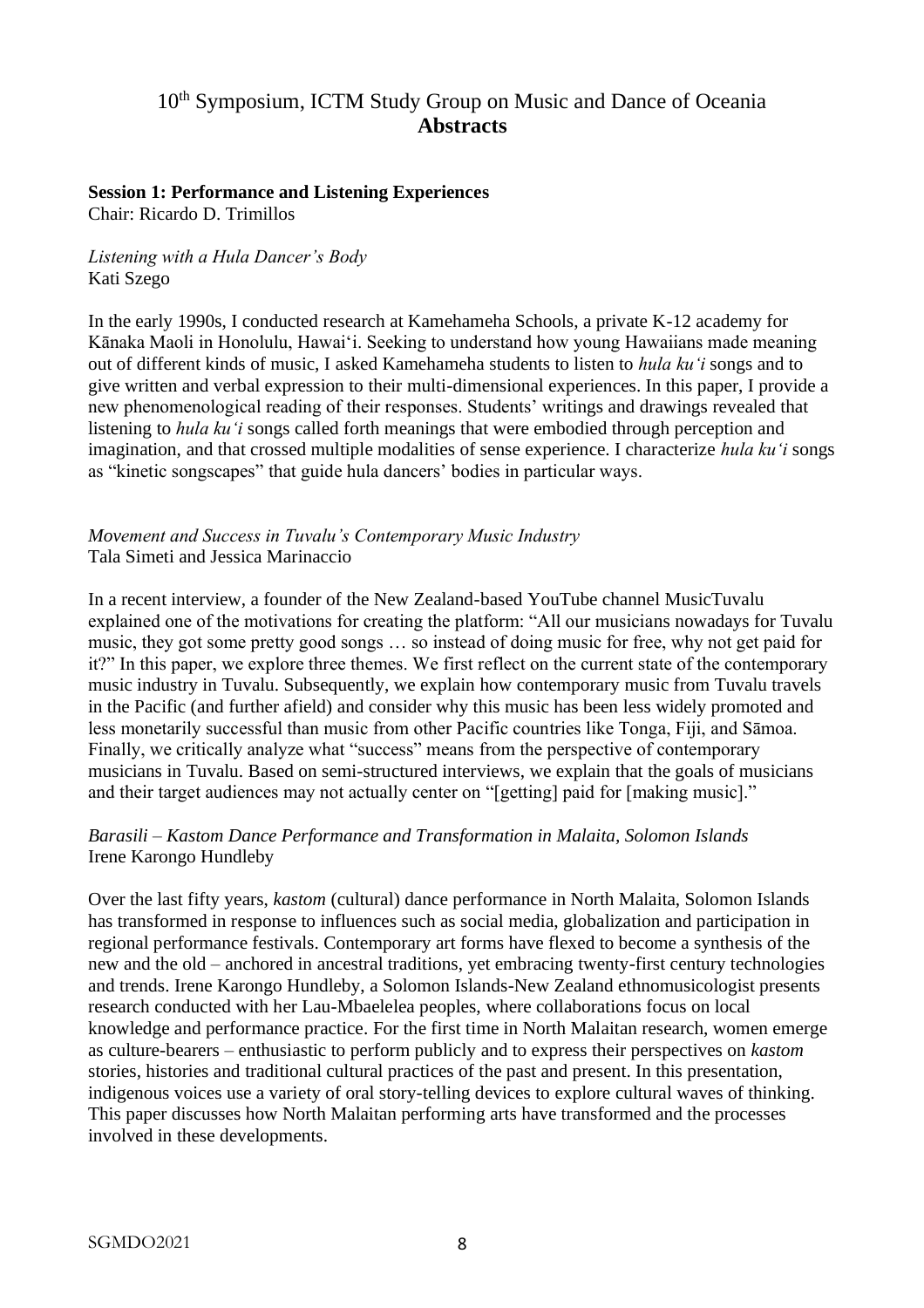#### **Session 2: Historical Consciousness in Music and Dance**

Chair: Keola Donaghy

*Indigenous Cosmopolitanism and Multiple Literacies in Hawaiian Sheet Music: Applying Tune Itinerary Methodologies to "Ipo Lei Manu" & "Pua Melekule" (1892)* Amy Kuʻuleialoha Stillman

Printed sheet music is a kind of textual artifact that engages multiples literacies. In the Hawaiian context, sheet music is a also material artifact that witnesses colonial encounters of indigenous islanders and new ideas, brought by foreign sojourners landing in the islands as well as by Hawaiians who ventured abroad. Although the "encounter" trope has yielded productive analysis of sociocultural transformations conveyed in colonialist and postcolonial scholarship alike, this paper advocates for moving beyond the bifurcated "us-and-them" perspective, in favor of fixing an analytical gaze singularly on indigenous cosmopolitanism. My case study is a sheet music folio published in Honolulu in 1892, containing two songs: "Ipo Lei Manu" and "Pua Melekule." Both songs are labelled "Hula Kui" on the cover and under each respective masthead. A brief notice in the Evening Bulletin on June 18, 1892 reported, "The BULLETIN acknowledges the receipt of the music and words of two hula kuis—"Ipo Lei Manu" and "Pua Melekule"—the first ever printed." Tracking tunes across time and space begins with bibliographic searching. The itineraries that materialize suggest that tunes can be pursued genealogically back in time or biographically forward; tune itineraries are also marvelous tools for following paths of localized and globalized circulation. Most suggestively, tune itineraries can be shown to serve as portals onto indigenous praxis flowing subterraneously beneath materials and transactions of encounter. This paper uses tune itineraries to juxtapose multiple literacies in the sheet music with grounded modes of practice in performance. Doing so will illuminate an indigenous praxis that has subsumed textuality on its own cosmopolitan terms.

## *Folk Dance and Modernity in the Mariana Islands: Re-Created CHamoru Dance in the Twenty-first Century*

Judith S. Flores

This paper presents the brief history of re-created CHamoru dance as it began in the 1980s in response to Indigenous movements to reconnect to a lost heritage. The author brings this story up to date in the twenty-first century, showing how these dance groups have proliferated both in the home islands and spread to CHamoru communities in the United States and globally, using the genre to discuss issues of authenticity, performance versus internalization, and indigenous voice; and to promote awareness about the people of the Mariana Islands on world stages, leading to the building of a national identity.

#### *Island Messiahs: Contexts and Meanings of Handel in the Southwest Pacific* Michael Webb

As early as 1873 an Australian newspaper mentioned Handel's 'Hallelujah' chorus being performed in "grand style" by Samoan and Rotuman church choirs. This was in the context of an argument against 'over-educating' Islanders at the expense of European settlers. This paper considers a cappella performances of choruses from Handel's *Messiah* by indigenous choirs between the 1920s and 1940s in a number of locales: Tonga, Fiji, Loyalty Islands (Kanaky New Caledonia), Solomon Islands and New Britain (PNG). In the context of a colonial discourse of music and against the wider background a discussion of the 'South Pacific choral voice', it examines the circumstances and social processes that led to each performance, and the means by which each group of singers learned the music, whether aurally from a gramophone recording or from a Tonic Sol-fa score. It goes on to discuss the audience reception and potential meanings of the performances for the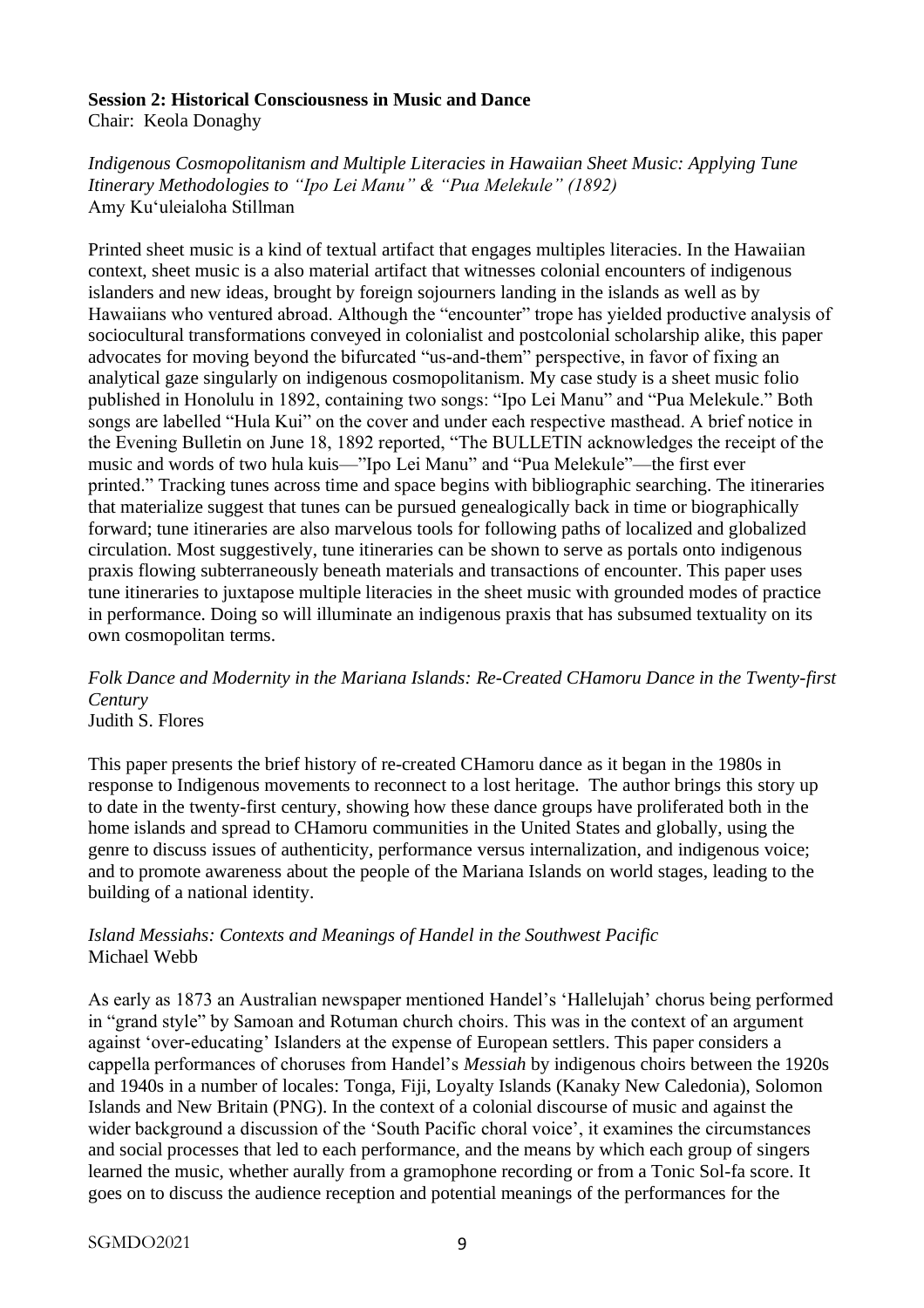singers and their community. Rather than viewing these 'Pacific *Messiahs*' merely as cultural imperialism in action, the paper seeks to understand the different ways Islanders attempted to absorb and own the music, and why they did so.

#### **Session 3: Indigenous Relationships with Place: Aotearoa and Australia** Chair: Catherine Grant

#### *He Whiringa Muka: The Relationship between the Whanganui River, Marae and Waiata* Meri Haami

He Whiringa Muka examines the relationship between the Whanganui river in Aotearoa New Zealand, Rānana Marae [ancestral meeting place] and waiata [songs] . This presentation uses ecomusicological methods, Kaupapa Māori methodologies and performative ethnography while adapting and applying Te Awa Tupua legal frameworks within research. The objective of this research is to explore the inextricable connection between the marae community of Rānana and the Whanganui river through examining the musical expressions of this relationship within the scope of waiata. This presentation aims to examine the research methodologies, findings and to reaffirm mātauranga Māori [Māori knowledge] through waiata as oral legacies that have historically transmitted and expressed the relationship and well-being of Whanganui iwi and the Whanganui river.

*Tiwi songs – Journeys around Time and Place* Genevieve Campbell and Tiwi Song Custodians

Imagine that you live within a hundred paces of where you were born – where your mother and grandmother were born and all of your grandparents as far back as beyond remembering. Now imagine that everyone – the not yet born, the living and the now passed – are here too, in different layers of time and existence, so that all of your ancestors are in this place around you, albeit unseen, and their voices are heard in the trees when you walk or sit and they sing with you when you sing. Tiwi songs are the conversation between the layers of time and place – the journey from where we have been to where we are now. All our songs are old and new at once and we weave old melodies with new melodies and old language with new language to tell our children their stories and teach them about their place in the world. We hope they'll keep singing even now that place is perhaps no longer a timeless certainty. Through dance and song we will show you what we mean.

#### *Place-Based Songs and New Performance Spaces: Warlpiri Women's Yawulyu* Georgia Curran and Enid Nangala Gallagher

"Our songs are not just about country, but places with stories and a spirit"

-Barbara Napanangka Martin

Across Australia, people sing to maintain links between kin, land and Dreamings which are core to Indigenous religious identity. For the custodians of these singing traditions relational qualities are often emphasised and spiritual agency and power are assigned to songs and their singers. In contemporary contexts where Warlpiri singers are finding there are fewer opportunities to perform and pass on songs, new performance spaces are being created to do the significant cultural work of maintaining social and spiritual order through song. I will consider two contemporary performances of Warlpiri women's *yawulyu* and discuss the inter-group dynamics and negotiations which are central to these particular performance instances. The first example is of performance at an outstation close to Yuendumu, Northern Territory, in which numerous groups of Warlpiri women gathered to sing, dance and nurture cultural traditions. The second is a performance by Warlpiri women held in Alice Spring as part of a broader theatrical event. Here Warlpiri women presented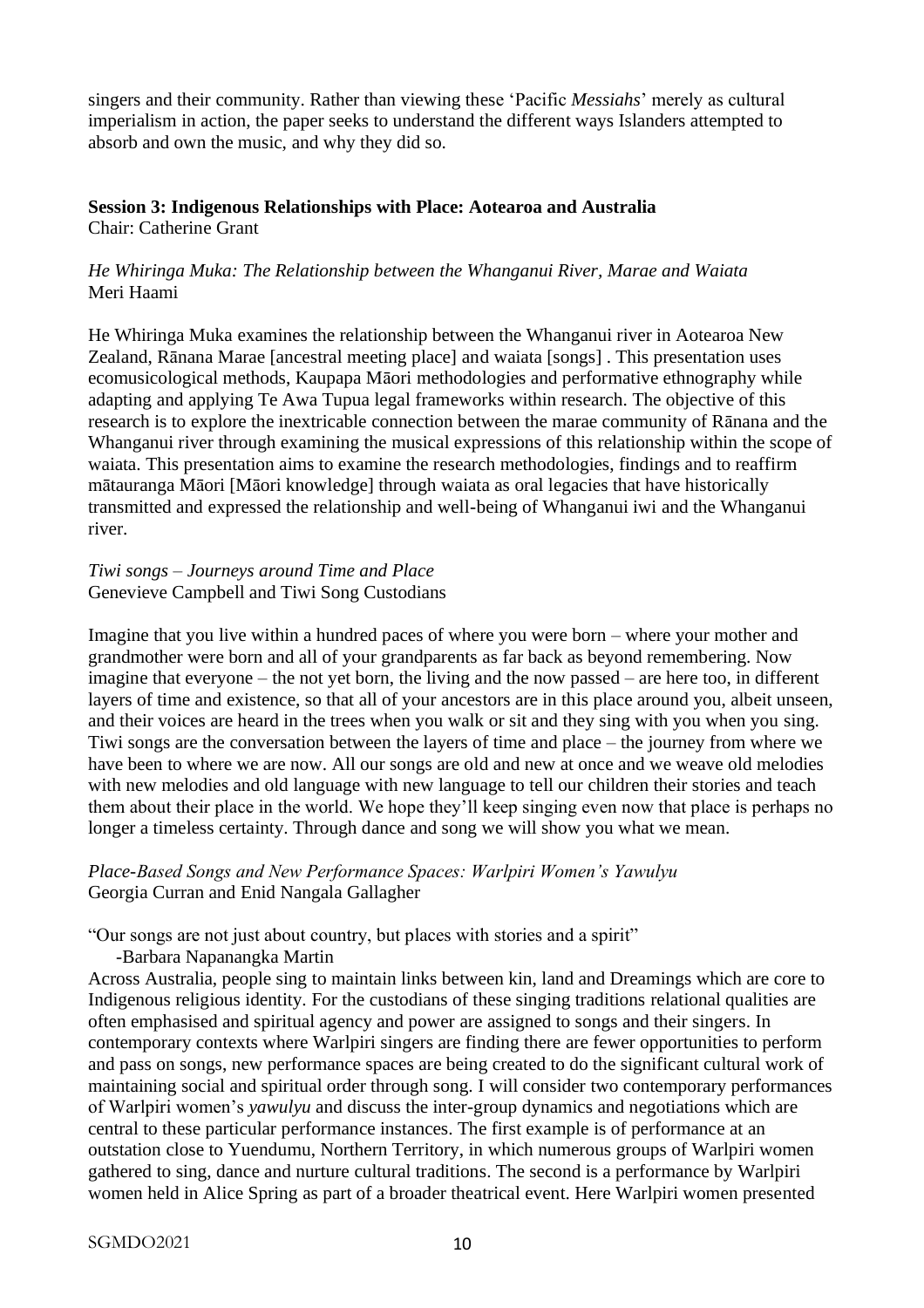themselves to the Arrernte owners of Alice Springs as well as a broader intercultural audience. In each instance, Warlpiri singers and dancers collectively maintain the spiritual efficacy of song by renewing and reforging their intimate links to country and others.

#### **Session 4: Pacific Legacies: Barbara B. Smith's Contributions to Music and Dance in Micronesia**

Chair: Adrienne Kaeppler

*The Barbara B. Smith Recordings from Palau* Birgit Abels and Simeon Adelbai

Barbara Smith's Palauan recordings from 1963 have found their way 'back home' several times in the past decades. First, as digital copies edited by Brian Diettrich; a couple of years later, as part of a repatriation project between the Berlin Phonogramm-Archiv and Belau National Museum. During her fieldwork, Birgit has extensively used the recordings in discussions with her Palauan interlocutors. The recordings have also travelled internationally, most recently with Simeon to Japan, where they have been part of a curated exhibition on Palauan-Japanese cultural relations. In all these contexts, the recordings have led to larger discussions about the role of the performing arts in Palauan culture, both historically and in the post-colonial present. In this brief presentation, we share our perspectives on the history of the Barbara B. Smith recordings and their impact as they travel around the globe.

*Reviewing the Japanese Recordings of Micronesian Dance and Music as a Precursor to the Work of Barbara B. Smith and Osamu Yamaguti* Junko Konishi

It was in the middle of the 1930s when Hisao Tanabe, who specialized in acoustics and comparative musicology and an archaeologist Iwakichi Muranushi, visited Micronesia to record dance and/or music by chance. In this paper, their research and recordings are reviewed within their academic and historical contexts to understand their significance as well as differences from those of Barbara Smith and her former student, Osamu Yamaguti, made in the 1960s. Then, the paper discusses how Barbara Smith opened a new path with her experimental knowledge and longtime interactions with applied ethnomusicology.

#### *Applied Ethnomusicology in Micronesia: Barbara B. Smith and the 1963 Recordings* Brian Diettrich

Writing about historical recordings now occupies a significant literature in ethnomusicology, with recent work continuing to explore the many challenges and opportunities presented by the repatriation of sound globally. The work of Barbara B. Smith has been at the forefront of these efforts, both in the pioneering documentation of sound in Micronesia in 1963, but also in recent efforts of repatriation. When Smith undertook research in Micronesia at the request of students from the region enrolled at the University of Hawai'i in 1963, she made extensive sound recordings throughout the Marshall and Caroline Islands, the first to undertake such a project since Japanese and German researchers decades earlier. Many of these recordings have been repatriated by Smith to institutions in Micronesia, where they have been welcomed as treasured voices from the past. Understanding local engagements with Smith's 1963 recordings provide examples of the influence and impact of recorded sound within Pacific communities today. In this paper I discuss the history of Smith's 1963 recordings and their use in in recent contexts in the Federated States of Micronesia. While these recordings preserve rich aspects of the sonic past, I contend that Smith's work in their making and later repatriation are an example of applied ethnomusicology in the Pacific.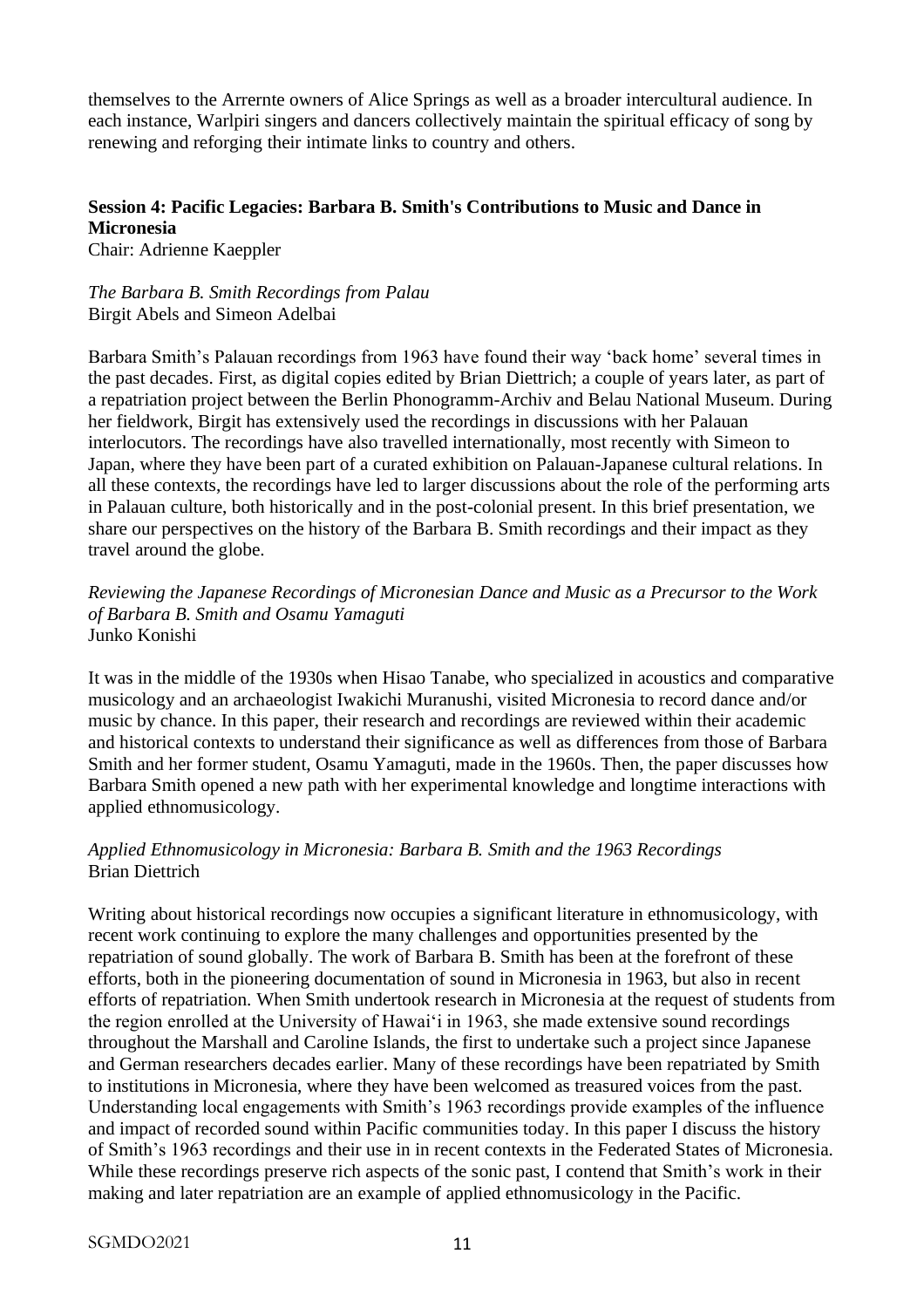#### **Session 5: Moving Across Boundaries in Music and Dance**

Chair: Kirk Sullivan

#### *The Appropriation of Indigenous Musical Materials in Papua New Guinean Ethnopop* Jun'ichiro Suwa

Papua New Guinea has developed a distinct style of pop known as lokol singsing. The repertoire of ethnopop appropriates a large number of musical materials from traditional musical genre, most of which comes from traditional dance, the singsing tumbuna. Roughly 100 musical samples of lokol singsing obtained from the Yabob community, Madang Province, are analyzed in terms of aspects of such appropriation. As a result, about a quarter of lokol singsing use the words of singsing tumbuna or other traditional material, either entirely or partially. Participant observations at six-tosix nightly dance sessions indicate that the audience reacts positively to these appropriated tunes. The cultural process that desires electronic renditions of singsing tumbuna texts will be discussed in connection with the altered contexts of singsing tumbuna under post-colonial cultural background.

*Call and Response Between Voice and Body: the Tremilatiraw Dance of the Pinuyumayan People, Taiwan* Chun-bin Chen

This paper explores how meanings are generated through the collaboration of participants in an Austronesian Taiwanese dance. The tremilatiraw dance of the Pinuyumayan people, one of Taiwan's 16 Austronesian-speaking Indigenous groups, does not portray lyrics of the accompanying chant, but specific meanings can be expressed through the call and response between the chanting and dancers' movements. In a couplet form with a vocable-driven introduction, the chant is sung by an elder. Led by a male member, male and female dancers crouch, jump and kick to punctuate melodic phrases. Since the chant is non-metric, the chanter, the dance leader and other participants must collaborate closely to move in unison, and a sense of solidarity and emotional power is fostered consequently. Participants thus use the power of togetherness to support or honor certain members, for ending public mourning for the deceased or confirming the political maturity of young men.

### *Keeping the Past under Control? Difficulties of Audiovisual Archiving across the Asian Pacific Region*

Gisa Jähnichen

In November 2019, an extraordinary workshop about issues of audiovisual archiving in the Asian-Pacific Region will take place at the Shanghai Conservatory of Music. Participants of diverse profession and of different background are invited and will take this opportunity as a chance to learn from each other. This paper will reflect on the main issues brought up at this workshop and the real needs observed through ethnomusicologists traveling and living in the region. Some questions on the awareness of audiovisual materials for future use, the difficulties of their promotion, their use and appropriateness in academic discourses, and the viewpoints expressed by the descendants of their cultural creators have to be investigated and addressed among the members of this study group and beyond. As an ICTM member interested in an number of subjects resulting from my professional tasks and at the same time as the Ambassador of IASA to Asia, I feel an urgent need in promoting a thoughtful dealing with digital resources as well as with all kinds of representations of life experiences. In order to further exist as humankind, it seems necessary to involve large groups of people in gaining time consciousness, of which audiovisual archiving of music and dance practices is one part. This paper is to raise awareness among those who are possibly promoters and the first users of these archived items.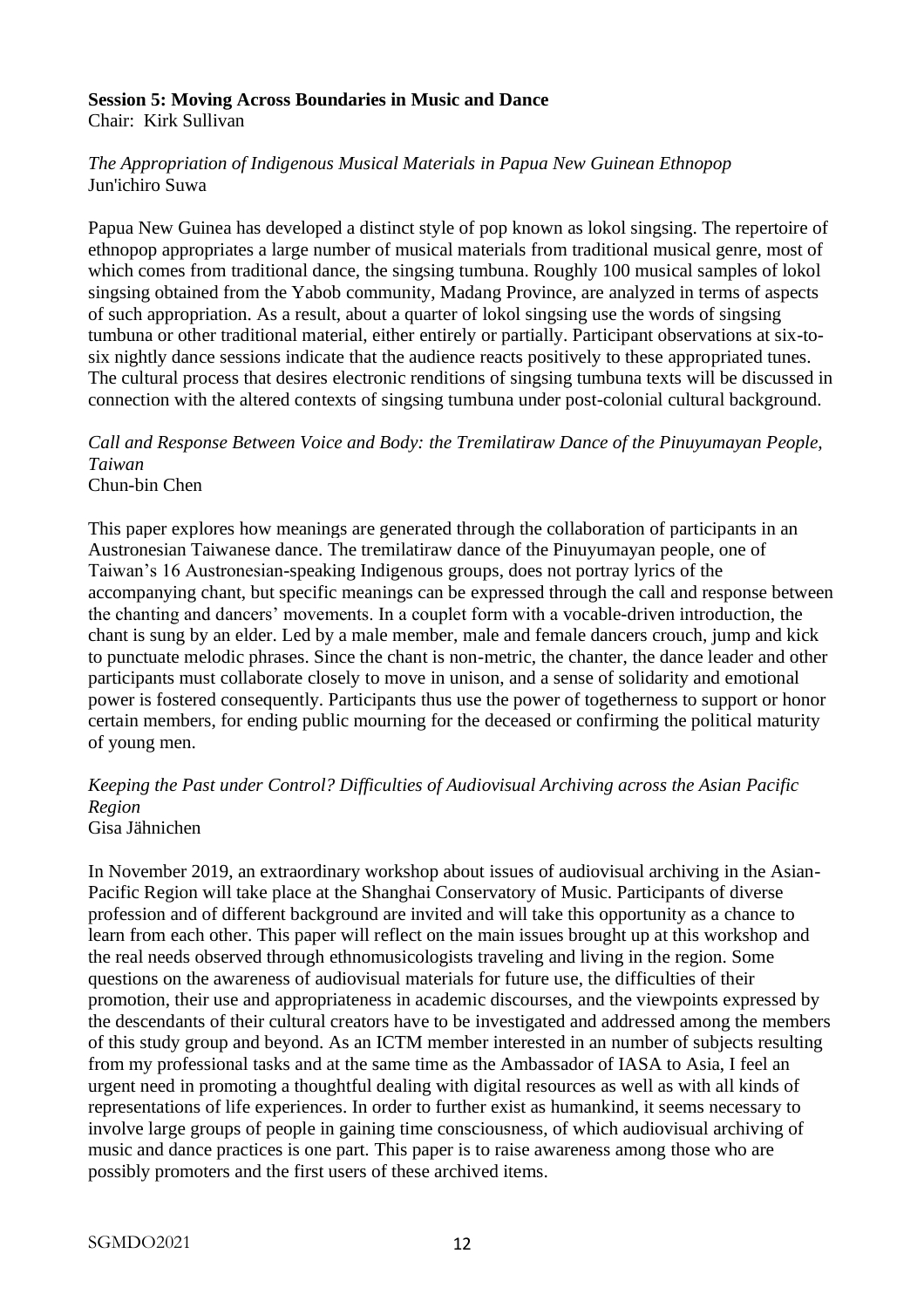#### **Session 6 Roundtable 1: Community and COVID-19: Perspectives from Oceania** Chairs: Ojeya Cruz Banks and Brian Diettrich

Participants: Kuki Tuiasosopo, Naomi Faik-Simet, Goenda Turiano-Reea, Rob Thorne

With COVID-19 still impacting countries globally, even as vaccination programmes have begun, this panel offers an open discussion about some of the issues, transformations, and problems that the pandemic has brought to the peoples and societies, as well as practices of music and dance in Oceania. We see this panel as a preliminary intervention to these questions and issues and as a starting point for conversations to continue. While various media reports have noted the resilience of the Pacific region against the health ravages of COVID-19 experienced elsewhere, the full impact for the region continues and has been profound. Disease and death have come to Pacific locations, but so too has the overwhelming effects on communities, resources, economies, livelihoods, and global connections.

What problems of COVID-19 are specific to communities, states, countries, or subregions of Oceania? How has COVID-19 exacerbated previously established inequalities, colonial/neocolonial predicaments, and localised problems? How do we understand and evaluate the economic devastation brought by COVID-19 on the livelihoods of musicians and artists, as well as within local institutions? What long-term impacts in the arts will come from the extended absence of international tourism and travel? What are the effects of COVID-19 on the learning and transmission of music and dance? How has the resulting push into virtual spaces offered new opportunities but also renewed problems for music and dance in the region, including within already established inequalities of internet access? How have artists deployed music and/or dance as social commentaries about COVID-19, or as local means of well-being within social and cultural anxieties? How has closed borders and transformations by COVID-19 generated ideas about reengagements with traditional practices and local resources? Lastly, what new pathways of research could be taken to address, respond to, and offer meaningful change to these issues? This panel takes a broad approach to these questions with speakers representing across the region.

#### **Session 7**

#### **Roundtable 2: Asia-Pacific Modernities: Cultural Solidarities, Connections and Boundaries**  Chair: Mayco A. Santaella

The Asia-Pacific region is often regarded as a post WWII conceptualization supported by a number of organizations including the Asia-Pacific Economic Forum (APEC), the East-West Center (EWC), and the Asia Pacific Indigenous Youth Network (APIYN). However, the region shares a historical past of voyaging, European exploration and colonization since the 16th century, and the rise of power and establishment of colonies by the US and Japan during the 20th century. In view of recent cultural solidarities through the above mentioned institutions this roundtable discussion uses performance traditions to identify historical links, interactions and related cultural areas within the region. The roundtable considers both historical and post-national Austronesian connections that binds cultures beyond nation states from Taiwan, to Southeast Asia and the Pacific Islands. The panel also investigates cultures located at the nexus of Asia and the Pacific Islands through the examination of indigenous groupings, cultural regions, and boundaries that define categories and styles in performance traditions. In view of the symposium theme, the roundtable discussion considers performance streams and the movement of communities and performers, both contemporary and historical between the Pacific Islands and neighbouring regions at the confluence of Asia and the Pacific.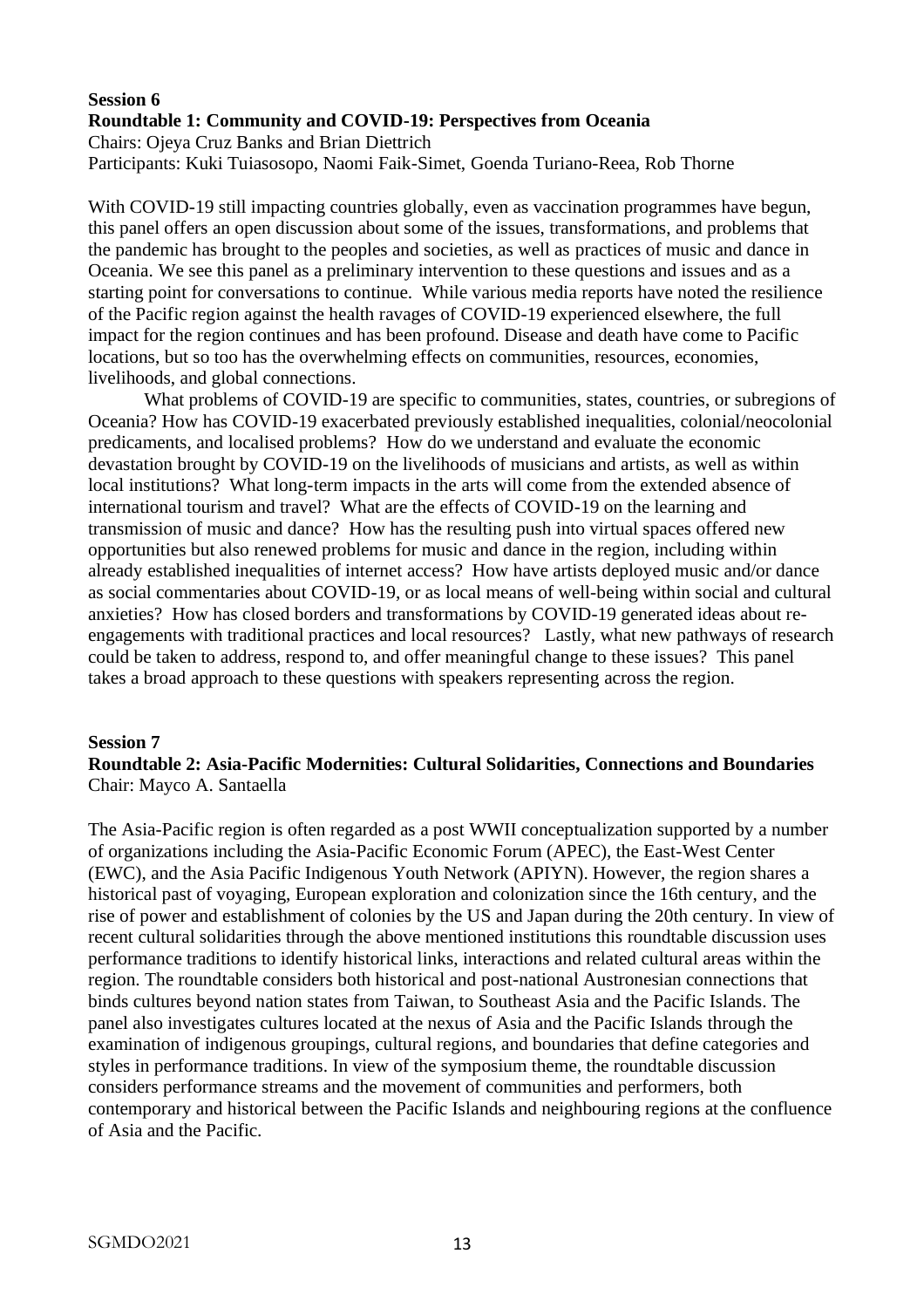#### *Making Waves in Oceania: Resistance, Traveling, and Musicking* Yuan-Yu Kuan

My paper explores non-governmental encounters between Aboriginal Taiwan (AT) and the greater Pacific. Specifically, I investigate the ways AT musicians link civic engagement with indigenous rights and land ownership directly to Hawaiʻi's current Mauna a Wākea Thirty Meter Telescope Protests. I examine two cases: 1) an AT musician, Ado Kaliting Pacidal, who participated in the Hawaiian movement and composed a song titled "Long Time No See," and 2) AT musicians who recorded "Kū Haʻaheo." Using the notion of musicking as "way-finding," I discuss two musical journeys:1) making music while physically traveling and 2) making music as metaphorical travel between musical cultures. These cases show the musicians' resolve to circumvent governmental interference by initiating direct dialogue with another indigenous nation. I argue that musicking as traveling interweaves an open-ended history for indigenous peoples of the Pacific, generating waves of decolonizing forces that reach both distant and not-so-distant Pacific shores.

#### *Links of Music beyond Ocean: A Case Study of Musical Crossings of the Ogasawara Islands, Japan* Masaya Shishikura

The ocean is not a place that separates people and regions. Rather, it is a contact zone where people travel, encounter, and create dynamic interactions. This paper explores links of music that transcend conceptual boundaries—often defined by areas, regions, and the nations. Since the first human settlement by Westerners and Hawaiians in 1830, a variety of people have migrated to the islands of Ogasawara from many different places, mostly because of political manipulations of nation-states. Today, on the surface, it seems that Ogasawara musical culture revels disorder, turbulence, and confusion in its memories. However, I argue that the diversity of Ogasawara musical activities actually manifests the bonds of peoples, who have traveled, migrated, and contributed to the current music life in Ogasawara. This case study of musical crossings of Ogasawara proposes the possibility of new music studies in trans-border and collective music activities across oceans.

#### *Austronesian Logics of Practice: Shared Praxis and Cultural Links Between Southeast Asian and Pacific Island Music and Dance Traditions* Mayco A. Santaella

Movements, circuits and voyages of Austronesian communities across the pacific have shaped a number of Polynesian communities and languages. Departing from linguistic studies of Austronesian connections (Bellwood, Blust) and earlier ethnographic studies of both regions (Kaudern) this paper explores links between Southeast Asia and the Pacific islands conceived as two historical cultural complexes and present-day area studies. The structure of this presentation is twofold. First, it looks at shared material culture used in performance traditions of both Southeast Asia and Oceania. The second part of this presentation investigates shared features of performance traditions that are indicative of a 'Logic of Practice' (Bourdieu, Handelman) hereby conceptualized as characteristically Austronesian. This presentation departs from recent  $20<sup>th</sup>$  century solidarities that have led to interregional influences in the performing arts of Southeast Asia and the Pacific Islands considering post-national and contemporary developments of ethnomusicological and ethnochoreological discourses that look at global margins and alternative modernities.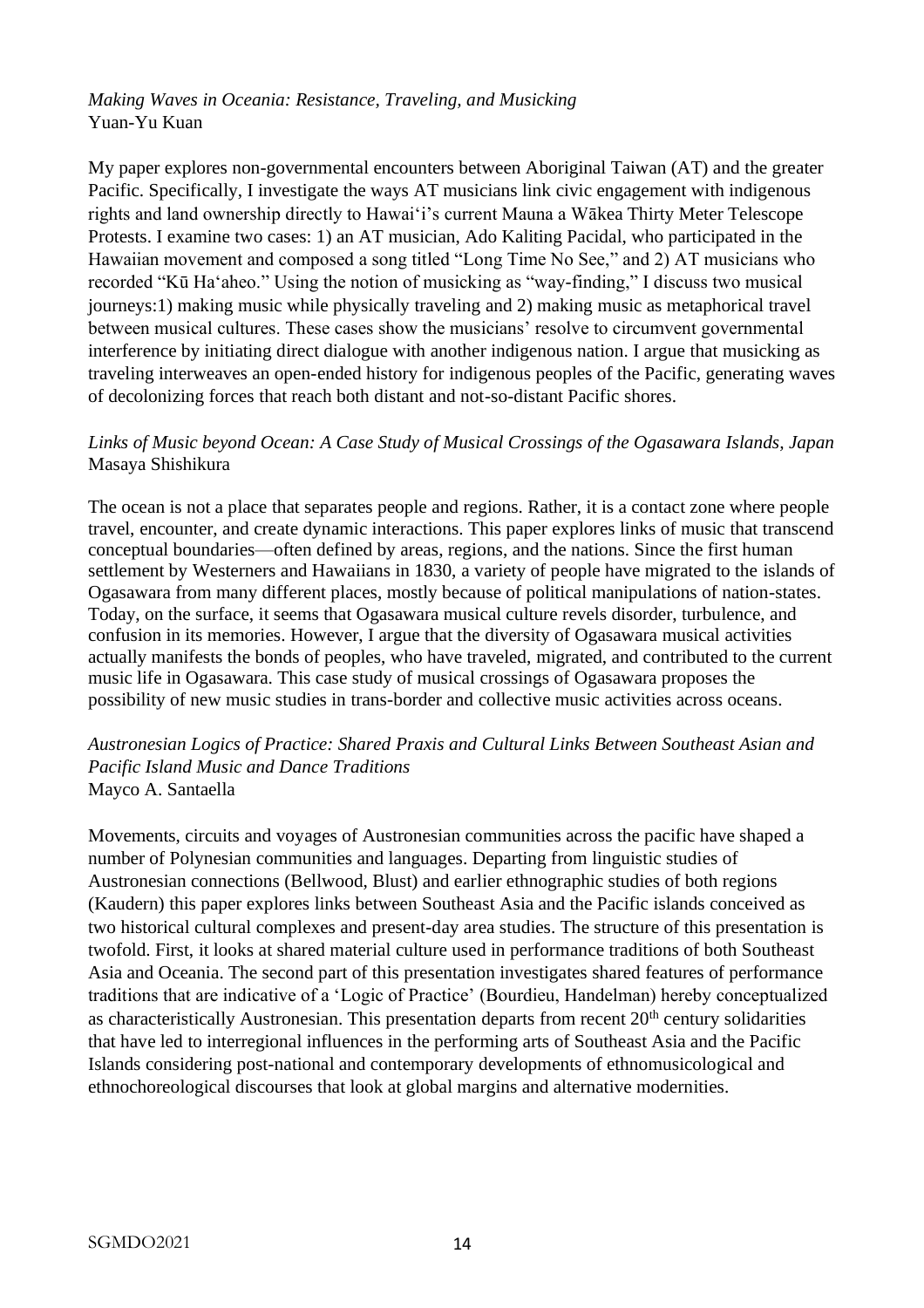#### *Jumping Boundaries: Looking to Papua New Guinea's West for Cultural Links* Don Niles

Political boundaries demarcate one country from another. Cultural boundaries enable us to focus discussion by grouping certain commonalities together or showing contrasts. Political boundaries seldom coincide with cultural ones, although the latter may ultimately be modified to reflect the former. *The New Grove Dictionary of Music and Musicians* (1980) offered unprecedented coverage of traditions outside of Western classical music. As regional editor for Oceania, Barbara Smith had to decide how to group articles in that region. While the familiar groupings of "Melanesia," "Micronesia," and "Polynesia" are followed, some entries rather appear under country names. Such decisions shape understanding of the region. Papua New Guinea has tended to look to the east for consideration of cultural relations, but I will suggest that looking to the west, to areas not usually included in definitions of "Oceania" is also essential when considering cultural relationships. These relationships help further define what is similar and what is distinctive in Papua New Guinea and beyond.

#### *Aboriginal Australia in Oceania: Does History Trump Culture?* Stephen A. Wild

The theme of this Symposium is a maritime metaphor likening cultural change and ocean travelling. While Aboriginal Australia has traditionally been included in Oceania, it is difficult to conceive a topic linking it with this theme. Does Aboriginal Australia truly belong in the broader group? This paper explores the issue by considering the evidence in several categories, including linguistic, cultural, prehistory, musical instruments, vocal and choreographic styles. The links between Aboriginal Australia and island Oceania are primarily geographic and historical. This suggests an Oceanic affiliation. However, Southeast Asia is equally close and is almost certainly the prehistoric origin of Australian Aborigines. Historically, James Cook's first expedition to the South Pacific included sailing along the entire east coast of Australia, entering and exploring Botany Bay, resulting in the first European settlement in Australia. From then, Australia became known as part of the South Pacific, now known as Oceania.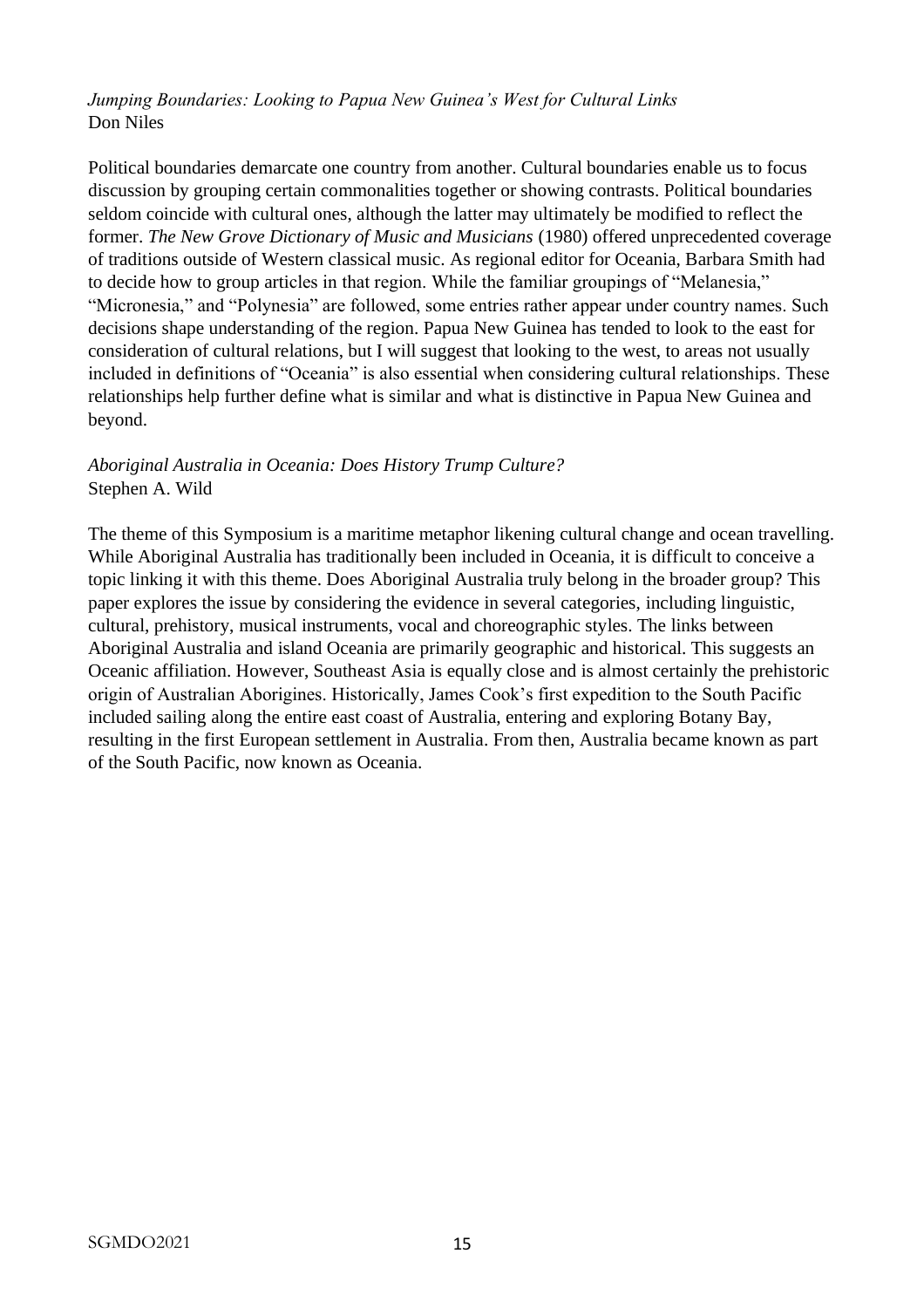#### **Contributors**

**Birgit Abels** is Professor of Cultural Musicology at Georg-August-University Göttingen, Germany. Her research interests include neo-phenomenological and ecological approaches to music as well as music as epistemology. She currently directs the ERC research project *Sound Knowledge. Alternative Epistemologies of Music in the Western Pacific Island World.* Her books include *Sounds of Articulating Identity. Tradition and Transition in the Music of Palau, Micronesia* (2008), which was recognized with the ICAS Book Prize (PhD) 2009, and *Music Worlding. Chanting, Atmospheres and Meaningfulness in Palau* (forthcoming, 2021).

**Simeon Adelbai** is a media and cultural specialist from the Republic of Palau. He has worked at Belau National Museum as the Media Collection Manager since 1990 and also held roles as the President of United Artists of Belau since 1993 and member of Palau Hall of Fame since 2017. He has undertaken numerous documentation projects with Palauan culture and has been an exhibit curator in Palau and internationally.

After 30 years as an orchestral horn player, **Genevieve Campbell** has, since 2007, been involved with the Tiwi Strong Women's group collaborating on performance, recording and study centred around Tiwi song practice in historical and contemporary contexts. She is currently a Sydney University Fellow, working in the Sydney Conservatorium of Music and the Sydney Environment Institute with focus on the role of Tiwi song and embodied knowledge in cultural maintenance, artistic creativity and community health.

**Eric Chang** is the coordinator of the EWC Arts Program, where he oversees gallery exhibitions, performing arts presentations, and community engagement activities with an Asia Pacific focus. Eric studies and performs taiko and related arts, with a particular interest in Edo Kotobuki Jishi, the lion dance of Edo-period Tokyo. He serves on the boards of a number of community arts organizations.

**Chun-bin Chen** is Professor of Musicology at Taipei National University of the Arts, Taiwan. He earned his PhD at the University of Chicago. His research interests include music and identity, music and indigenous modernity, folk and popular music, and Taiwanese music. He has published several articles and books on Taiwanese Indigenous music, including the latest book *On the Road to the National Concert Hall: Highway Nine Musical Stories* (2020, in Chinese).

**Ojeya Cruz Banks** (PhD) is an Associate Professor of Dance at Denison University. Her research combining African and Pacific lineages is inspired by her identity as a Pacific Islander (Guåhan/Guam) and African American with roots in Alabama, Kentucky and Lousiana. For over a decade, she worked as a Senior Lecturer at the University of Otago in Aotearoa/New Zealand. Her choreographies and publications include topics such as West African dance (Guinea and Senegal), Pacific Island dance as critical spiritual and cultural health, and indigenous education and performance.

**Georgia Curran** is a research fellow at the Sydney Conservatorium of Music, The University of Sydney. Her interests include Indigenous Australian music and languages, performance ethnography and ethnomusicology. She has undertaken research with Warlpiri people since 2005. She is the author of *Sustaining Indigenous Songs* (Berghahn 2020) and has collaborated with Warlpiri women on two song-books (Batchelor Press 2014 & 2017) as well as numerous other articles.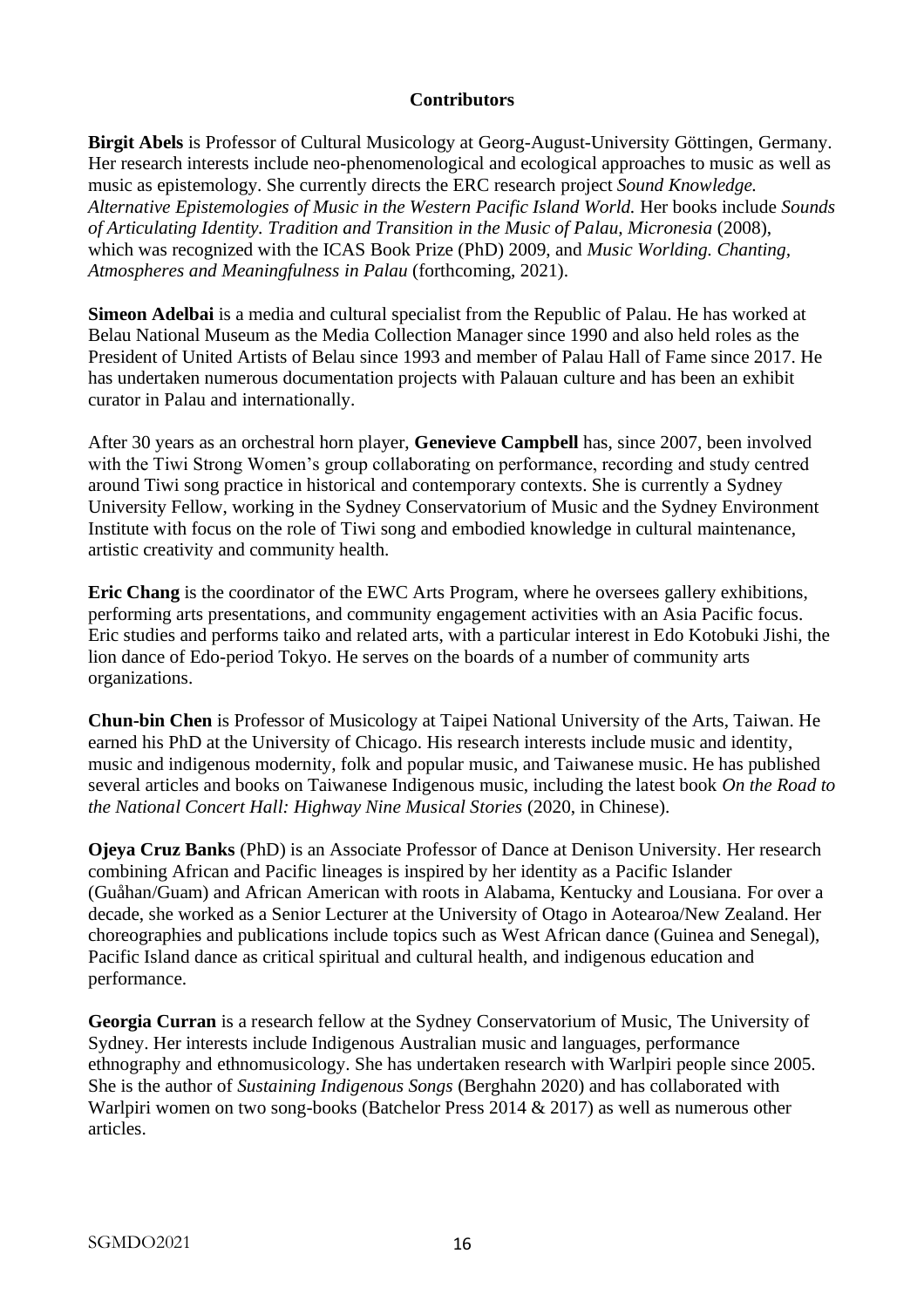**Brian Diettrich** is Senior Lecturer in Ethnomusicology at Victoria University of Wellington, New Zealand. He specializes in the music and dance of Oceania and has undertaken research in Hawai'i, Aotearoa, and across Micronesia over the past twenty years. A member of the ICTM Executive Board and Chair of the ICTM Oceania Study Group, his publications include the co-authored book *Music in Pacific Island Cultures: Experiencing Music, Expressing Culture, the co-edited volume Perspectives in Motion: Engaging the Visual in Dance and Music, as well as numerous articles* published in *Ethnomusicology*, *Yearbook for Traditional Music*, the *World of Music*, and other Journals.

**[Dr. Keola Donaghy](http://keoladonaghy.com/)** is Assistant Professor of Music at the University of Hawaiʻi Maui College, and the faculty coordinator of Music Studies and the [Institute of Hawaiian Music.](http://maui.hawaii.edu/ihm/) He serves on the Board of Governors of the Hawaiʻi Academy of Recording Arts and [PBS Hawaiʻi.](http://pbshawaii.org/) He is a prolific haku mele (composer of Hawaiian poetry/song) with over 150 compositions to his credit. Keola holds the PhD in Ethnomusicology from the University of Otago, New Zealand, and his publications focus on Hawaiian music.

**Naomi Faik-Simet** is presently the Dance Ethnologist for the Institute of Papua New Guinea Studies. She undertakes research on Papua New Guinea's indigenous and contemporary dance forms both in their cultural and noncultural contexts. Naomi is also completing her PhD programme in Dance Studies at the University of Auckland, New Zealand. Her Doctoral research explores Buai as a pedagogical indigenous knowledge system for learning dance and creativity among the Tolai of Papua New Guinea.

**Judith S. Flores**, Ph.D. has worked as a Folklorist, Historian, Teacher and Artist over a 40-year career in the Guam academic and indigenous community.

**Enid Gallagher** is a senior Warlpiri woman from Yuendumu community in Central Australia. Enid is a senior cultural advisor for the Warlpiri Youth Development Aboriginal Corporation (WYDAC). In collaboration with WYDAC and Incite Arts, she has envisaged and led the Southern Ngaliya dance camps since 2010 - these biannual events being important contemporary spaces for Warlpiri women to sing and dance and nurture their *jukurrpa* (Dreamings).

**Catherine Grant** is a music researcher, educator, and author on music endangerment and sustainability based at Queensland Conservatorium Griffith University (Australia). Her books include *Music Endangerment* and *Sustainable Futures for Music Cultures* (OUP). Catherine has collaborated with communities in Australia, Vanuatu and Cambodia on engaged research projects relating to cultural justice, cultural sustainability, and cultural vitality.

#### **Meri Haami**

E rere kau mai te awa nui, mai te kāhui maunga ki Tangaroa, ko au te ko te awa ko au. Ko Te Āti-Haunui-a-Pāpārangi, ko Ngāti Rangi, ko Ngā Rauru Kītahi, ko Ngāti Tūwharetoa ngā iwi. Ko Ngāti Ruakā, ko Ngāti Hine-kōrako ngā hapū. Ko Rānana, ko Te Pou o Rongo ngā marae. Nō Singapore tōku māmā. Ko Meri Haami tōku ingoa.

Meri Haami is a Kaupapa Māori researcher based in Whanganui and Ngāmotu, Aotearoa for health and the environment as well as an ecomusicology Doctoral Candidate with Te Herenga Waka - Victoria University of Wellington.

**Irene Karongo Hundleby** is a bicultural (Solomon Islands, New Zealand) ethnomusicologist and independent researcher. In 2017 Irene completed her doctoral thesis, entitled *Kwaimani Ana Liohaua Gia (The Heart of Us)* on North Malaitan music at the University of Otago, New Zealand. Irene continues to focus on collaborative grassroots projects, including the Natives Be Woke vlog broadcast series. Irene and her husband Dave James own and operate Relics, an independent record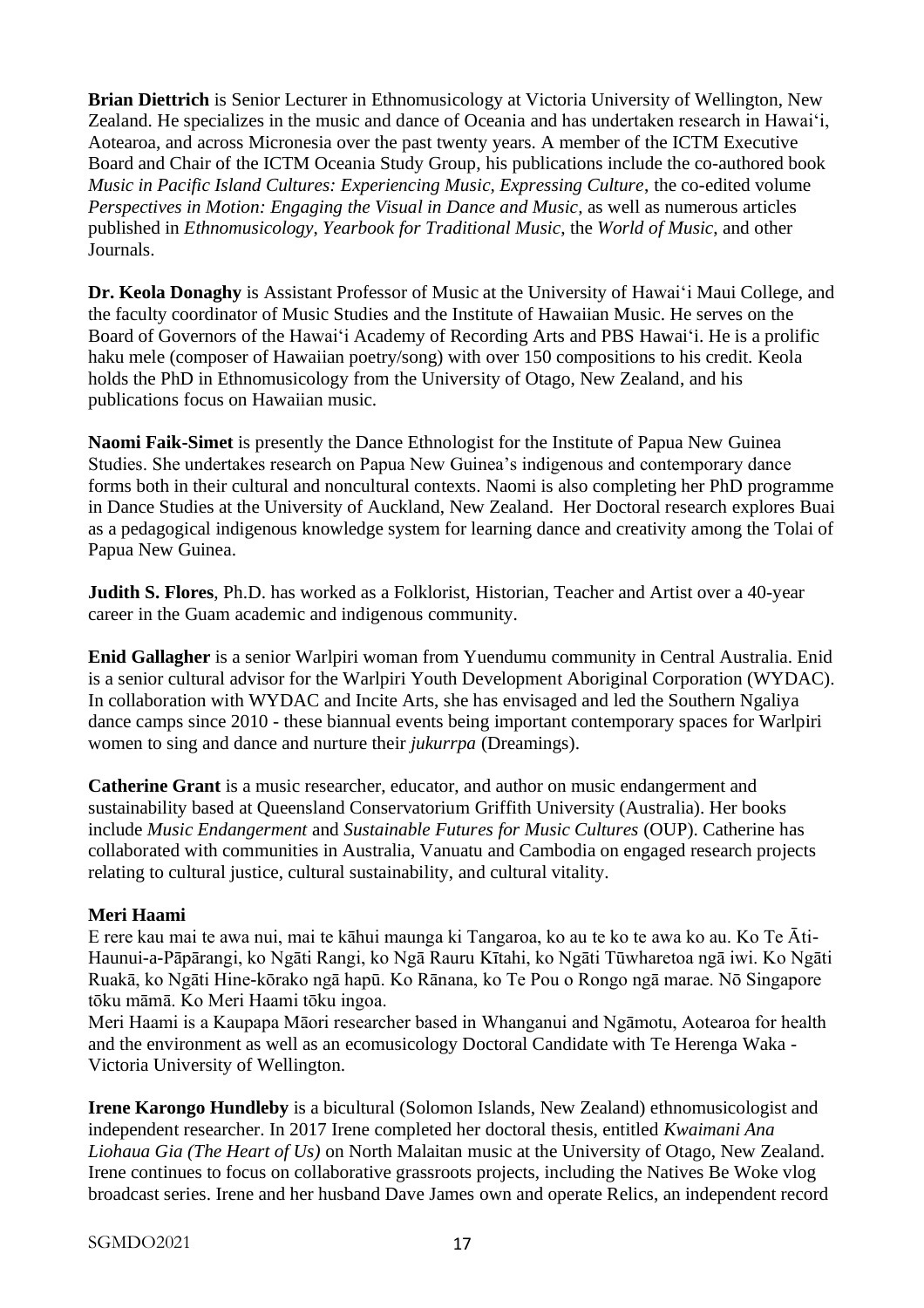store established in 2013. Irene also provides health support through her neuromuscular therapy practice in Ōtepoti, Aotearoa.

**Gisa Jähnichen** is Prof. Dr. (Ecomusicology, Performance Practices of Southeast Asia) at the Shanghai Conservatory of Music, Chair of the ICTM Study Group on Musical Instruments, Secretary of the IASA T&E Committee, Ambassador of IASA to Malaysia and China, and also teaches at Guangxi University of the Arts, Vienna University, Humboldt University Berlin, and as a consultant at the National Library of Laos. She studied at Charles University, Prague, Humboldt-University, Berlin, and Vienna University. Her many writings have been widely published and are accessible online and in libraries around the world. Moreover, she also is chief or co-editor of some regular open access publications such as Studia Instrumentorum Musicae Popularis (New Series) and the Asian European Music Research Journal.

**Adrienne L. Kaeppler** is Curator of Oceanic Ethnology at the Smithsonian Institution, Washington, D.C. Her B.A., M.A., and Ph.D. are from the University of Hawai`i Anthropology Department. She has carried out extensive fieldwork in Tonga, Hawai`i and elsewhere in Polynesia, as well as in museums and archives in many parts of the world. Her research focuses on the relationships between social structure and the arts, including music, dance, poetry, and the visual arts. She has published widely on these subjects and co-edited the Australia and Pacific Islands volume of The Garland Encyclopedia of World Music.

#### **Tāmihana Kātene**

(Ngāti Toa Rangatira, Ngāti Tama, Ngāti Koata, Te Taoū - Ngāti Whatua) For over 15 years Tāmihana has been involved in the reinvigoration of taonga puoro within the Wellington region. As a carver of wood, stone, and bone Tāmihana has spent this time focusing on the study and recreation of traditional taonga puoro, with the intent of reintroducing and strengthening its use within traditional Māori cultural practices. Tāmihana has lead many community-based wānanga exploring the creation of taonga puoro, their associated pūrakau (stories) and their use as musical instruments. He has also frequented Te Kōkī, The New Zealand School Of Music, as a guest lecturer in ethomusicology studies and as a teacher of performance, particularly within haka, mōteatea and taonga puoro. Tāmihana's passion for tikanga and te reo have lead him to the composition of karakia and mōteatea, specifically used to encapsulate and retain the knowledge pertaining to taonga puoro. These resources serve as a set of tools to ensure that intergenerational learnings will be passed on from our tūpuna.

Herea ngā hana o te Rā ki te tenga o te korokoro.

Mauri Tū, Mauri Oro, Mauri Ora!

Since 2013 **Junko Konishi** has been Professor at Okinawa Prefectural University of the Arts. Her main research areas are Micronesia and the Japanese remote islands, such as Ogasawara and Okinawa. Her research interests are transmission and localization of musical culture, soundscape, applied ethnomusicology, and ecomusicology. She was awarded her PhD by Osaka University in 1998. She is president of the Japan Music Expression Society, Vice President of the Japan Society of Island Studies, and Director of the Soundscape Association of Japan.

**Yuan-Yu Kuan** is an ethnomusicologist whose scholarly interests include a broad range of topics in Austronesian and Ryukyuan music and cultures. His recent work focuses on indigenous solidarity and musical interconnectedness between Taiwan and Okinawa. He was a lecturer in Asian Studies and the Music Department at the University of Hawai'i at Mānoa, served as editorial assistant for the Asian Music journal, and is an alumnus of the East-West Center associate program.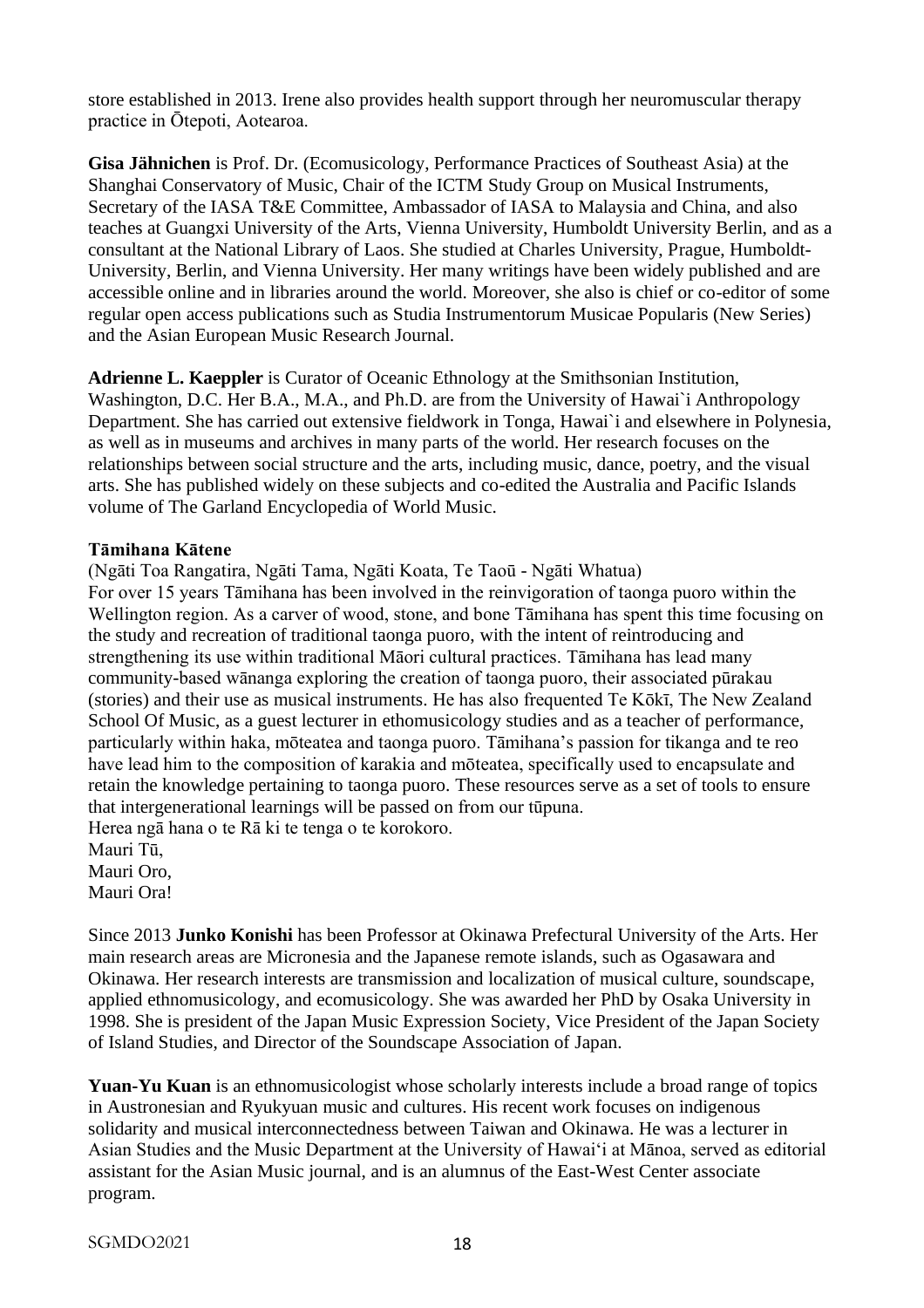**Jess Marinaccio** is a Technical Support Officer for the Ministry of Justice, Communication and Foreign Affairs in Tuvalu. She received her PhD in Pacific Studies at Victoria University of Wellington, New Zealand. Previous to this, she worked as a Mandarin-English interpreter for the Tuvalu Embassy in Taiwan. Jess's research focuses on Tuvalu-Taiwan cultural diplomacy. She has published relevant articles in *Issues & Studies*, *International Journal of Taiwan Studies*, *International Journal of Cultural Policy*, *Pacific Studies*, and *The Contemporary Pacific*.

**Jane Freeman Moulin** is Professor of Ethnomusicology at the University of Hawai'i at Mānoa. Moulin's research focuses on the musical traditions of French Polynesia, including changing transmission patterns related to formalized music instruction and the relationships of music to dance. A former professional dancer in Tahiti's foremost traditional dance troupes, Moulin is the author of *The Dance of Tahiti* (1979), a five-volume catalog for the Territorial Survey of Oceanic Music: *Music of the Southern Marquesas Islands* (1989), *Music of the Southern Marquesas Islands* (1995), and the co-authored work *Music in Pacific Island Cultures. Experiencing Music, Expressing Culture* (2011).

**Don Niles** is acting director and senior ethnomusicologist of the Institute of Papua New Guinea Studies, where he has worked since 1979. He researches on many types of music/dance in Papua New Guinea, including traditional, popular, and Christian forms. He is a vice president of the International Council for Traditional Music and an honorary associate professor at the Australian National University. In 2016, he was invested as an Officer in the Order of Logohu.

**Aaron Salā** is a PhD candidate in ethnomusicology at the University of Hawaiʻi and an awardwinning recording artist for Hawaiian music. He is Cultural Affairs Officer for the Royal Hawaiian Center (Sheraton Hotels) and affiliate faculty at UH West Oʻahu.

**Mayco A. Santaella** is Associate Professor and Head of the Film and Performing Arts department at Sunway University. He studied at the University of Hawaiʻi at Mānoa as an East-West Center fellow researching music and dance traditions of the extended Sulu Zone (East Malaysia, southern Philippines, and eastern Indonesia) and its links to the Nusantara region. He carried out fieldwork for his doctoral studies in Central Sulawesi, Indonesia as a Fulbright recipient (2012–2013). His recent publications include *Made in Nusantara: Studies in Popular Music* (2021) published by Routledge and *Popular Music in East and Southeast Asia: Sonic (under)Currents and Currencies* (2021) published by Sunway University Press.

**Masaya Shishikura** is a lecturer at Huizhou University, China, and also a research fellow at Tokyo Institute of Technology, Japan. He recently received two KAKENHI governmental grants of Japan for the research projects, "Songs of karayuki-san (pre-war Japanese overseas prostitutes/migrants)" and "Musical cultures of minority groups in Japan." Shishikura's publications include chapters/articles from Routlege, ANU Press (Australia), IIAS (the Netherlands), Junpōsha (Japan), and Journal of Musical Science (Russia). He received a Ph.D. from The Australian National University.

**Otto Jungarrayi Sims** in a senior Warlpiri man who has grown up and lived all his life in the Central Australian Tanami desert. He is an internationally acclaimed artist and through his work advocates for Warlpiri cultural traditions to remain strong in the future. Otto is the current chairperson for Warlukurlangu Artists Aboriginal Corporation, based in Yuendumu community.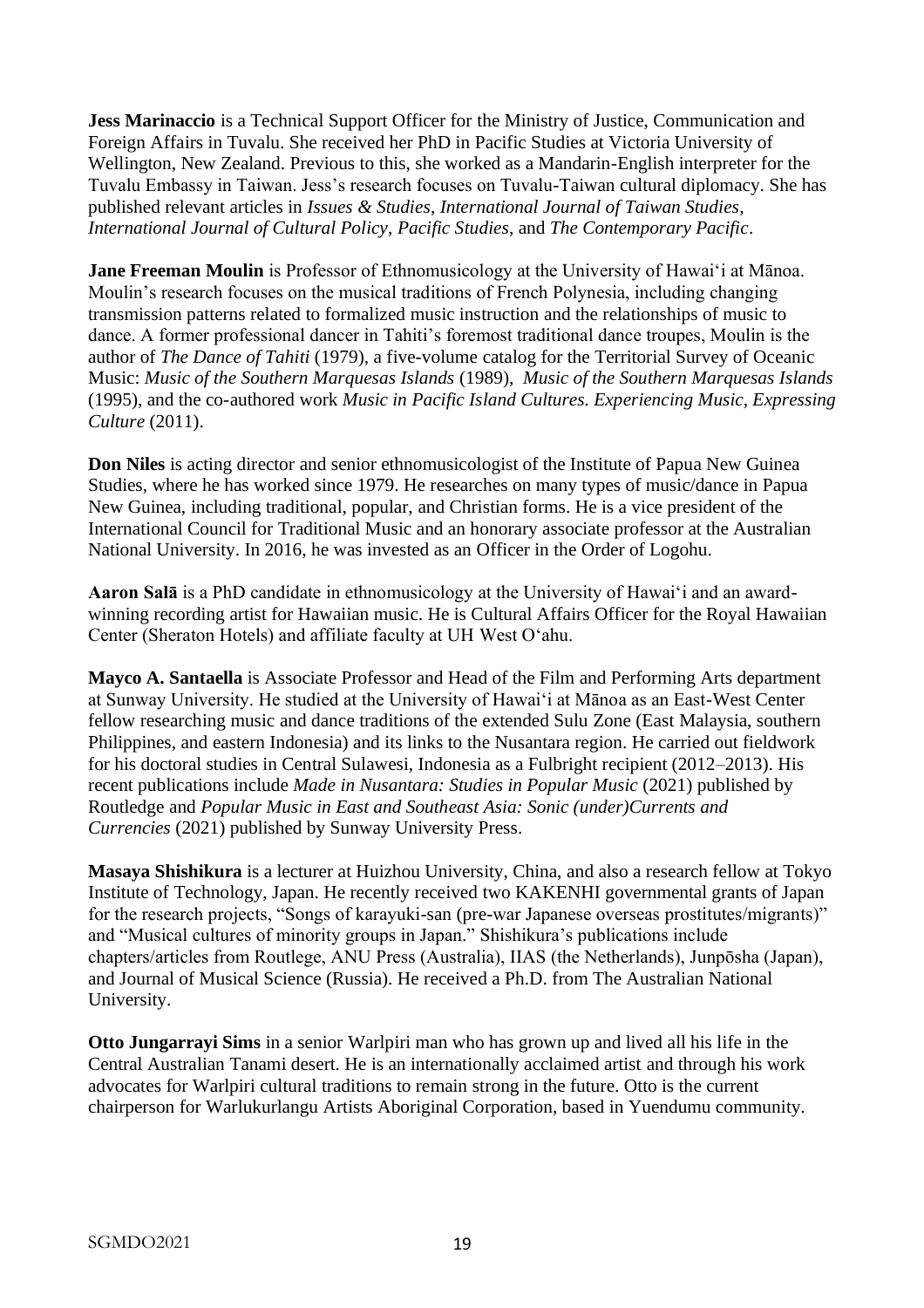**Amy Kuʻuleialoha Stillman** is a Professor of American Culture and Music (Musicology) at the University of Michigan. Professor Stillman is a former director of the Department of American Culture Asian/Pacific Islander American Studies, and a two-time Grammy award winner for Best Hawaiian Music Album, as co-producer, lyricist and accompanist. A historical musicologist by training and an ethnomusicologist by practice, Stillmanʻs research focuses on historical perspectives on indigenous performance in Polynesia, especially Hawaiʻi and Tahiti.

**Kirk Sullivan** is a PhD candidate in Ethnomusicology at the University of Hawai'i at Mānoa. His research focuses on the vocal music of Cook Islanders both in the islands and in the diaspora.

**Jun'ichiro Suwa** has been studying Oceanian music culture with a special focus on post-colonial musical phenomena within the scope of cultural anthropology. He has conducted field research and published a monograph and articles about Papua New Guinean guitar and electronic band music in the coastal Madang area as well as on traditional dances. His recent interest in Oceania includes acoustemology of island and maritime settings, and has started preliminary surveys in Melanesia, particularly in Vanuatu.

**Kati Szego** joined Memorial University of Newfoundland's School of Music in 1995, establishing its program in ethnomusicology. Her ethnographic and archival projects on Hawaiian choral music, falsetto singing, and yodelling are subsumed by larger interests in intercultural processes and discourses on vocal production. Kati is currently examining the roles of women in the North American ʻukulele revival. From 2014 to 2017, Kati was General Editor of the *Yearbook for Traditional Music.*

**Rob Thorne** (Ngāti Tumutumu) is a New Zealand Māori composer, performer, improvisor, anthropologist and specialist, and a diverse and original explorer in the evolving journey of taonga puoro (traditional Māori instruments), fusing these ancient voices with modern sounds and technology. Rob's combined musical and academic experience are multitudinal. A musician with over 25 years performance experience in bands and solo, predominantly within alternative rock, free noise, experimental, and improvisational sound art, his work since 2001 with traditional Māori musical instruments (taonga puoro) has seen him complete an MA in Social Anthropology, international performances, and several albums, including his debut solo album *Whaia te Maramatanga* (Rattle Records).

**Ricardo D. Trimillos** is Professor Emeritus in Asian Studies and in Ethnomusicology, University of Hawai'i. His theoretical emphases encompass music and ethnic identity, the arts and public policy, and issues of gender in the arts of the Pacific and Asia. He has published on musics of Hawaiʻi and Southeast Asia. He has been consultant to a number of governments (including Poland, Malaysia, the Philippines, and Hong Kong) in the area of arts and public policy.

**Kuki Motumotu Tuiasosopo** is the chairman of the Fine Arts Department at the American Samoa Community College. He has presented papers in England and Japan, and he recently presented a paper entitled "Tomai Faatoeaina: The Making of Samoan Choral Music in the 20<sup>th</sup> Century" at the Barbara B. Smith Music Symposium. He is an alumni of the UH Manoa Ethnomusicology Program where he graduated with an M.A. in Music in 2005.

**Goenda Turiano-Reea** is Senior Lecturer in Polynesian languages, literature, and civilization at the University of French Polynesia, in the EASTCO laboratory (EA 4241). Her research focuses on Tahitian oral tradition and literature, including songs and dances, which reflect a social-linguistic situation corresponding to the actual experiences of Tahitians. She won the Heiva Best Writer Award in 2012 as well as Best Author of Hura tapairu in 2019.